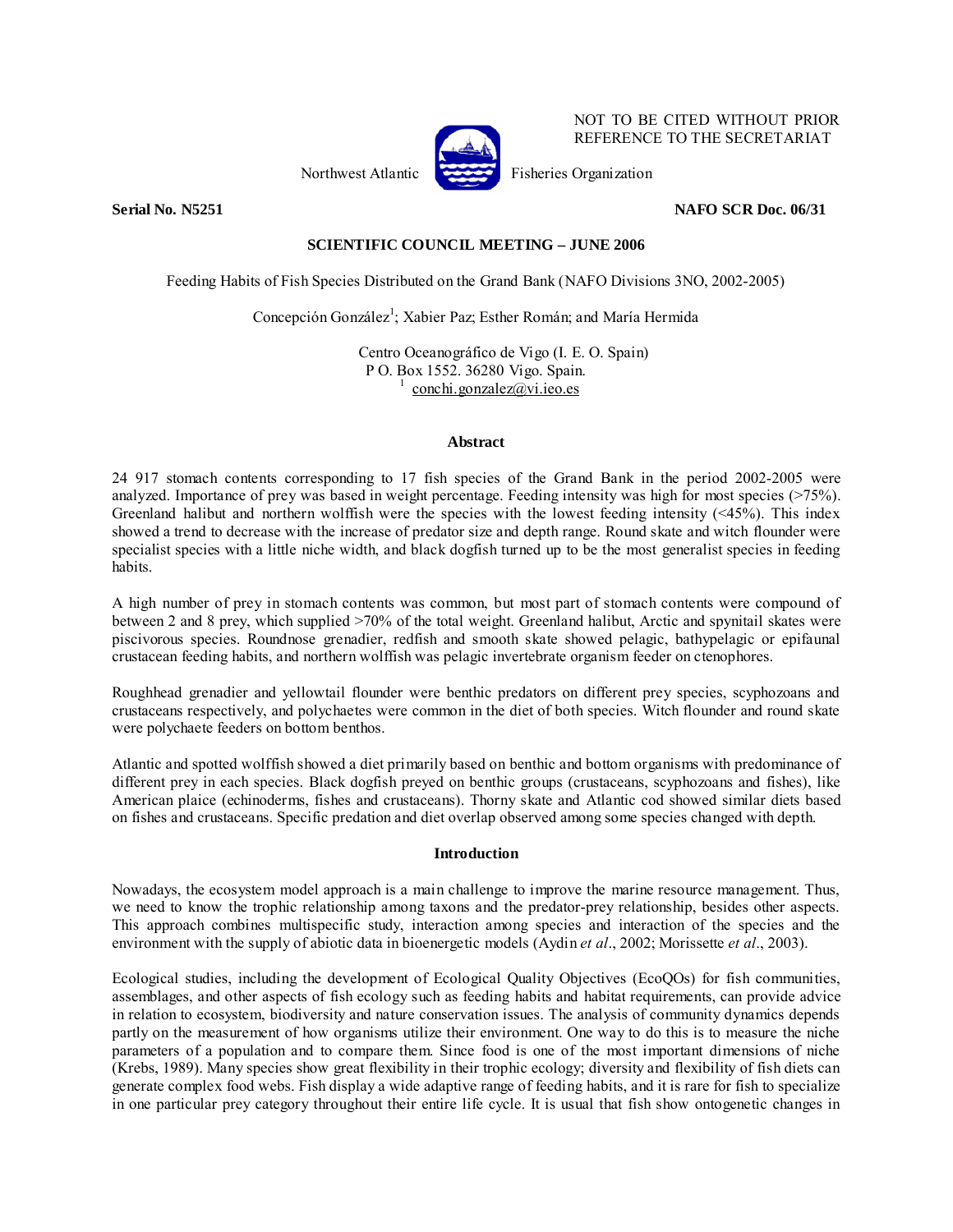feeding habits and prey selection (Jobling, 1995). Seasonal changes in food availability may be caused by changes in the available habitats for foraging, changes resulting from the life-history patterns of food organisms and changes in the predator species (Wootton, 1999).

Studies on feeding ecology of species community distributed in the Northwest Atlantic have been carried out (Bowman *et al*., 2000; Garrison, 2000; Link *et al*., 2002; Román *et al*., 2004), and studies on food and feeding of commercial fishes in the Northwest Atlantic have been reported as well: Atlantic cod (*Gadus morhua*) (Fahay *et al*., 1999), American plaice (*Hippoglossoides platessoides*) (Pitt, 1973; Johnson *et al*., 1999a; González *et al*., 2003; González *et al*., 2005), yellowtail flounder (*Limanda ferruginea*) (Langton, 1982; Johnson *et al*., 1999b; Bruno *et al*., 2000), Greenland halitut (*Reinhardtius hippoglossoides*) (Rodríguez-Marín *et al*., 1995). We present the study on feeding habits focused on Grand Bank.

Diet study of the main species in the catch of the Spanish Bottom Trawl Research Survey *Platuxa* carried out on the Grand Bank of Newfoundland (NAFO, Div. 3NO) in the period 2002-2005 is presented in order to know the possible trophic relationships established in the area. These species represented between 77% and 88% of the fish total catch (Table 1) and are the following species: Greenland halibut (*R. hippoglossoides*), American plaice (*H. platessoides*), yellowtail flounder (*L. ferruginea*), witch flounder (*Glyptocephalus cynoglossus*), Atlantic cod (*G. morhua*), redfish (*Sebastes* sp.), roundnose grenadier (*Coryphaenoides rupestris*), roughhead grenadier (*Macrourus berglax*), black dogfish (*Centroscyllium fabricii*), thorny skate (*Amblyraja radiata*), Arctic skate (*Amblyraja hyperborea*), spinytail skate (*Bathyraja spinicauda*), smooth skate (*Malacoraja senta*), round skate (*Rajella fyllae*), spotted wolffish (*Anarhichas minor*), Atlantic wolffish (*Anarhichas lupus*), northern (*Anarhichas denticulatus*). Variation in food habits with predator size and depth range was examined.

#### **Materials and Methods**

Stomach contents of 24 917 individuals of 17 species distributed in the Grand Bank (NAFO Area, Div. 3NO, 2002- 2005) were analyzed. Number of sampled individuals of every species and year are shown in Table 2. These samplings were carried out on board R/V *Vizconde de Eza* in the Spanish Bottom Trawl Research Survey *Platuxa* in spring in the period 2002-2005 (González Troncoso *et al*., 2005). Characteristics of this survey (dates, gear, depth range and haul number) and the characteristics of the stomach content samplings carried out are shown in Table 3. Depth (m), median, extreme values and outliers of samplings of each species are shown in Fig. 1.

Samples were gathered through a random sampling which was stratified by predator size; individuals were grouped by size ranges of 10 cm (0-9, 10-19, 20-29, 30-39, 40-49, 50-59, 60-69, 70-79, 80-89, 90-99, 100-109 cm, etc.), except the grenadiers, which were grouped every 5 cm (0-4.5, 5-4.9, 10-14.5 cm, etc). Minimum and maximum lengths sampled and size ranges taken into in every species are shown in Table 2. Fish whose stomach was everted or contained prey ingested in the fishing gear were discarded. Specimens that presented total or partial regurgitation were taken into account to estimate the emptiness indices.

The data collected for each predator were the following: total length (TL) to the nearest lower cm (in grenadiers preanal length, PAL, to the nearest lower  $\frac{1}{2}$  cm); volume of the stomach content, quantified in c.c. using a trophometer (Olaso, 1990); percentage of each prey in the total volume, and digestion stage and number of each prey. Prey were identified by species when digestion stage permitted it, or to the lowest possible taxonomic level.

### **Data analysis**

The feeding intensity (*FI*) was evaluated with the percentage of individuals with stomach content, where *n* was the number of individuals with stomach content and *N* was the total number of individuals sampled.

$$
FI = (n/N) \times 100
$$

Differences in feeding intensity by size range, sex and depth range were tested by  $\chi^2$ .

Prey were grouped by functional higher groups (Bowman *et al.,* 2000). These groups were: Pisces, Crustacea, Mollusca (Gastropoda, Bivalvia and Cephalopoda), Echinodermata (Asteroidea, Echinoidea, Ophiuroidea); *"Other Groups"* (Annelida, Anthozoa, Cnidaria, Ctenophora, Scyphozoa); Other Prey (offal, eggs, vitellus,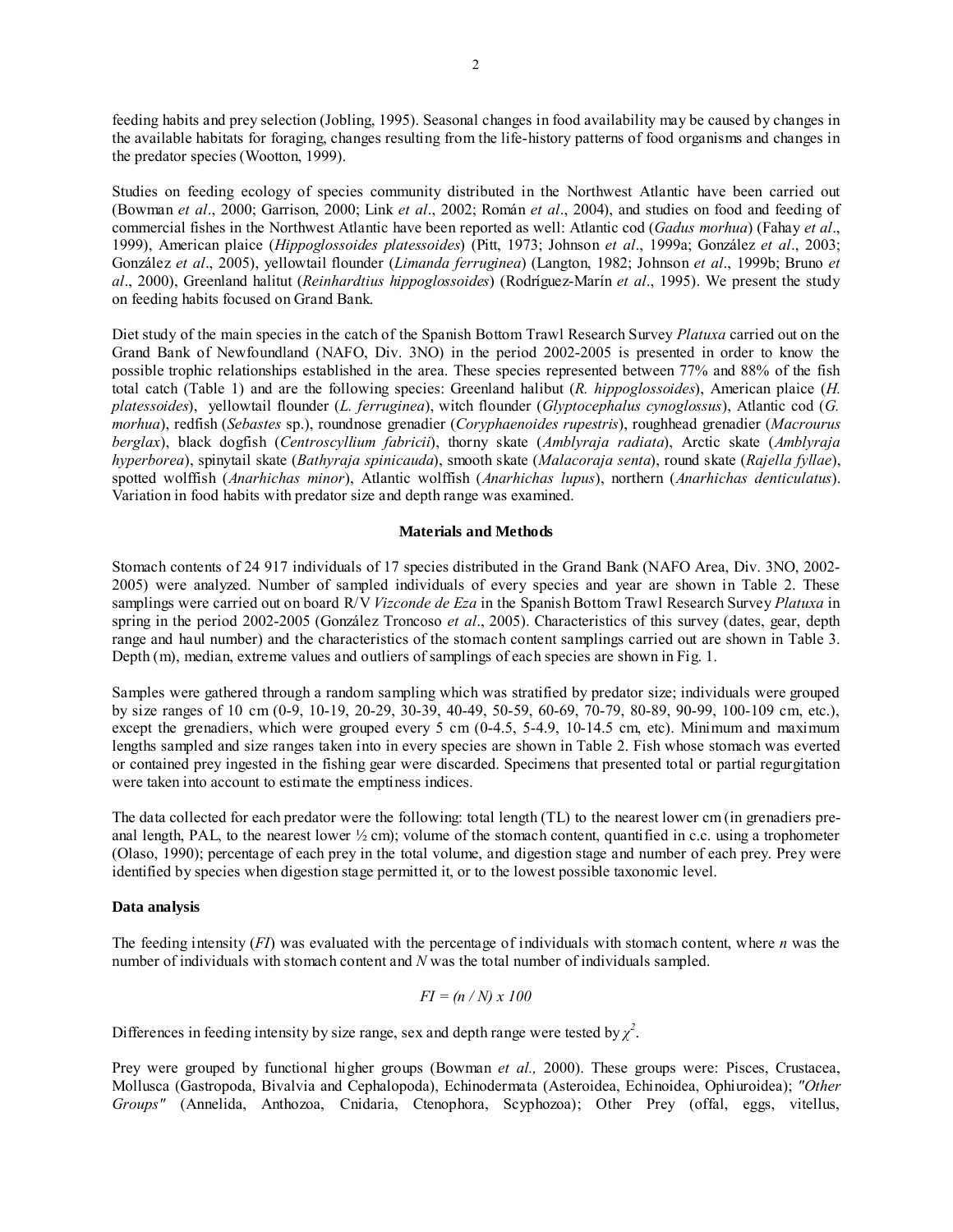unidentified/digested prey). Diet was characterized in terms of percentage by weight. The percentage of total weight (or volume) has the advantage of having some relationship to the caloric value of food (Wallace, 1981). The importance of each individual prey or prey group in stomach contents was based on weight percentage of each prey item of the total weight of stomach contents for predator specie, size range or depth range (*Wpi*) (Hyslop, 1980; Amezaga, 1988); where  $w_{pi}$  was the weight (g) of the prey item  $p$  in the specie, size range, prey group or depth range  $i$ ; and  $W_{ii}$  was the weight (g) of total prey in the specie, size range, prey group or depth range  $i$ .

$$
W_{pi} = w_{pi} / W_{ti} x \ 100
$$

Measure of diet used in niche breadth and overlap indexes greatly influences the resulting value, and resource availability of prey and the food category established also influence (Wallace, 1981). Niche breadth was calculated using Levins´ Measure (*B*) (Krebs, 1989); where  $p_j$  was the proportion of individuals found using prey *j*, using diet measures in percentage of occurrence and percentage of total number and weight. Low values (<3.5) imply specialist species, and high values (>6) imply generalist species (Rodríguez-Marín, 1995). Mean value of the three index values was calculated.

$$
B = I / \sum p_j^2
$$

The degree of diet overlap was measured by using the Simplified Morisita´s Index (*CH*) (Krebs, 1989) based on *%W*. *CH* vary between 0 (no categories in common) and 1 (identical categories). Overlap is generally considered to be biological significant when the value exceeds  $0.60$  (Wallace, 1981). We used  $C_H$  to measure the diet overlap among some fish species studied.

$$
C_H = \frac{2 \sum p_{ij}^* p_{ik}}{\sum p_{ij}^2 + \sum p_{ik}^2}
$$

*CH* was the Simplified Morisita´s Index.

- *j, k* were the predators.
- p*ij* was the proportion of food category *i* in the diet of predator *j.*
- p*ik* was the proportion of food category *i* in the diet of predator *k.*
- $i$  ( $i = 1,2,3,...n$ ) was the number of food category.

#### **Results and Discussion**

## **Feeding Intensity**

Most of the species showed high feeding intensity levels (*FI*) (>75%), such as black dogfish (77%), Atlantic cod (81%), witch flounder (87%), Arctic skate (83%), round skate (86%) and smooth skate (93%). Greenland halibut and northern wolffish were the species with the lowest feeding intensity (42% and 43% respectively). Both sexes presented a similar feeding intensity, and we only found a significant difference in redfish, American plaice and yellowtail flounder  $(\chi^2_{(1)} = 4.6 \text{ p} < 0.05; \chi^2_{(1)} = 45.5 \text{ p} < 0.000; \chi^2_{(1)} = 4.4 \text{ p} < 0.05)$  (Table 4).

Some species seem to show a trend to decrease *FI* when size increase. This pattern was noticed in American plaice, Greenland halibut, Arctic and thorny skates, redfish, roughhead and roundnose grenadiers and Atlantic cod. The opposite trend was observed in northern and Atlantic wolffishes. Black dogfish, witch and yellowtail flounders showed a similar feeding intensity in all sizes. However, the only species that did not show significant differences in this index in the different size ranges were northern wolffish, black dogfish, round and spinytail skates (Fig. 2).

Feeding intensity changed with depth in some species; it showed a trend to decrease when depth increased. This pattern was observed in most of species, except in northern wolffish, witch flounder, black dogfish, grenadiers and some skates. Feeding intensity was significantly different in all depth ranges, except in northern wolffish, roundnose grenadier, and Arctic, round and smooth skates (Fig. 3).

The annual changes of *FI* found in this period can be also influenced by the variation of the samples taken every year in relation to the number of individuals sampled per depth range, taken into account that *FI* depends on size and depth (Fig. 1).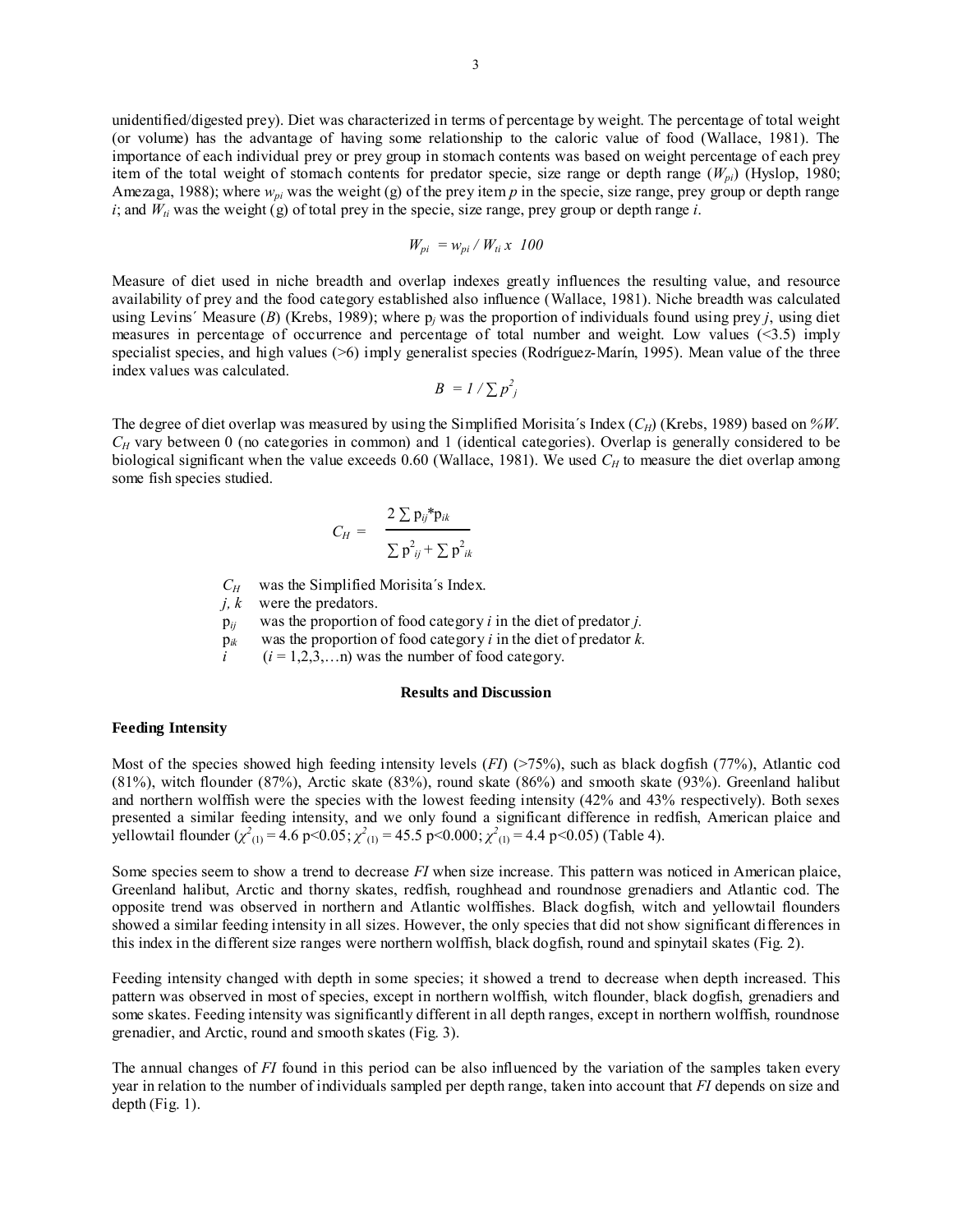#### **Food Habits**

The order followed to present the species was done beginning with the species with the lowest values of niche width (specialist species) and at the end of the list we find those species with the highest values (generalist species), measuring mean niche breadth value (Table 5).

**Round skate (***Rajella fyllae***)**. It was the species with the lowest number of prey items (12). Low value of the niche width (Table 5). Only 2 prey were  $\geq 5\%$  of the stomach contents by weight, and they represented the 85% of the total. This species did not show a predation on molluscs nor echinoderms. Its diet was mainly based on polychaetes (80%). The second most important prey was gammarid amphipods (5%). Individuals <20 cm showed a significant quantity of vitellus (Table 6, Fig. 4 and 5). Round skate is benthophage feeder; it feeds primarily on bottom benthos (Berestovskiy, 1989; Dolgov, 2002; Bergstad *et al*., 2003).

**Witch flounder (***Glyptocephalus cynoglossus***)**. 28 prey items were identified. Low value of the niche breadth (Table 5). Only 3 prey were ≥5%, and they represented the 92% of the total weight of stomach contents. Benthophage predator; it mainly preyed on polychaetes (77%). The consumption of Crustacea (12%) was primarily based on gammarid amphipods (11%). Predation on polychaetes and gammarid amphipods was common in all individuals. Individuals <10 cm also fed on small crustaceans (gammarid amphipods and mysids); individuals with size between 20 cm and 49 cm virtually presented only polychaetes; and individuals  $\geq$ 50 cm showed in their diet, apart from polychaetes, a slight predation on fishes and brittle stars (Ophiura) (Table 6, Fig. 4 and 5). This species is typically benthonic (Langton, 1982; Bowman *et al*., 2000; Gibson, 2005) with ontogenetic shift in diet, polychaetes increasing in importance and crustaceans decreasing with predator size; there is also little variation in diet with geographic area (Cargnelli *et al*., 1999; Bergstad *et al*., 2003).

**Roundnose grenadier (***Coryphaenoides rupestris***)**. It presented 25 prey items. Medium value of niche width measured in weight of prey, but it showed a small niche breadth when measures of prey number and occurrence were taken into account, turning out to be a specialist species according to these latter measurements (Table 5); 4 prey were ≥5%, and they represented the 87% of the total. Roundnose grenadier based its diet mainly on crustaceans (94%), and among them the most important prey were copepods (28%) and bathypelagic shrimp (*Pasiphaea tarda*) (28%) which were consumed by individuals <10 and ≥15 cm, respectively. Medium size individuals preyed on both types of crustaceans with a transitional diet (Table 6, Fig. 4 and 5). Studies carried out in other areas of north Atlantic (Skagerrak, northeastern North Sea) also showed this species as a crustacean feeder and with the same pattern as far as the predator size is concerned. Therefore, it goes from feeding on small crustaceans (euphausids) to benthopelagic decapod crustaceans (*Pandalus borealis*) when size increases (Bergstad *et al*., 2003).

**Northern or broadhead wolffish (***Anarhichas denticulatus***)**. 28 prey items were found. Low value of the niche width (measured in number and weight of prey) (Table 5); 4 prey were  $\geq$ 5%, and they represented the 89% of stomach contents. *"Other Groups"* was the most important prey group (63%), mainly ctenophores (60%). Pisces was the second most important prey group (26%), primarily due to predation on redfish (*Sebastes*) (18%). Offal was also found, but in a very low percentage (1%). Ctenophores were the main components in the diet of individuals <70 cm, individuals with a bigger size presented a more varied diet, where fishes (redfish and roughhead grenadier; *Macrourus bexglax*) and brittle stars stand out (Table 6, Fig. 4 and 5). Pelagic organisms (ctenophores) occur frequently in the diet of northern wolffish (Albikovskaya, 1983; Torres *et al*., 2000; Román *et al*., 2004).

**Yellowtail flounder (***Limanda ferruginea***)**. It presented 43 items, but few prey were important (% weight). Niche breadth with medium value measured in number and weight of prey (Table 5); 5 prey were ≥5% of the total weight of stomach contents, and they represented the 86%. Pisces was the most important prey group (45%); almost exclusively northern sand lance (41%). Crustacea (27%) was compounded by gammarid amphipods (18%) and mysids (8%). And in the *"Other Groups"* (24%), polychaetes and anthozoos were the 15% and 7%, respectively. Yellowtail flounder fed on benthic macrofauna. The consumption of small crustaceans (gammarid amphipods and mysids) and anthozoos decreased in individuals ≥30 cm, and predation on fishes (mainly northern sand lance, *Ammodytes dubius*), and polychaetes increased (Table 6, Fig. 4 and 5). Bruno *et al.* (2000) observed the same diet (gammarid amphipods, 20%; northern sand lance, 10%; Anthozoa, annelids and mysids, 6% each one) and similar preferences according to size. The difference between the two studies, carried out in the same area, lies in the remarkable increase in the consumption of northern sand lance observed in this study. Yellowtail flounder is a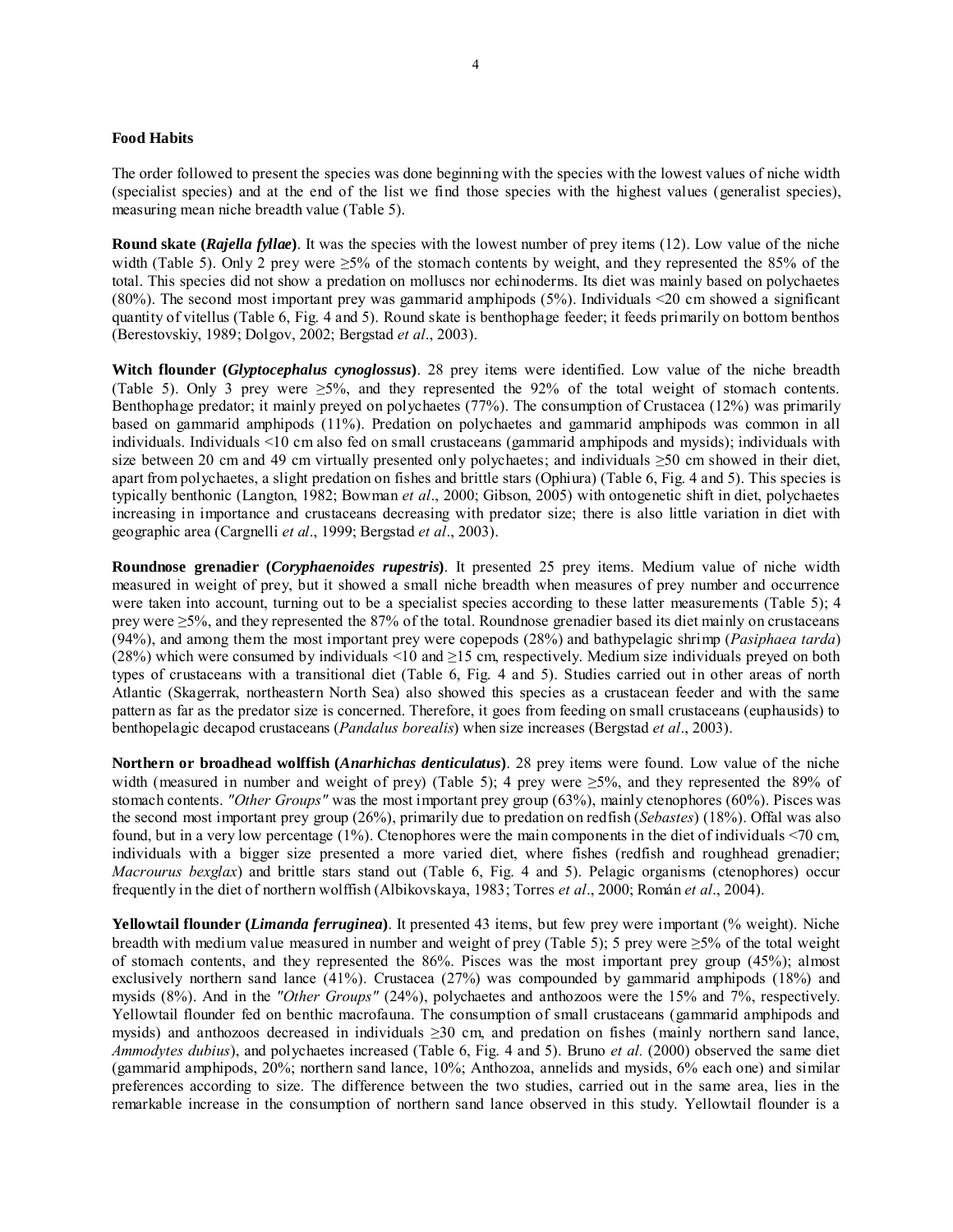polychaete and crustacean feeder that forage primarily for benthic prey at the sediment surface (Pitt, 1976; Langton, 1983; Methven, 1999; Link *et al*., 2002; Gibson, 2005). However, other studies had different results, showing that adult individuals fed mostly on crustaceans while juveniles eat mostly polychaetes (Johnson *et al*., 1999b) or showing a greater importance of Crustacea (Hacunda, 1981).

**Spotted wolffish (***Anarhichas minor***)**. 19 prey items were considered. Medium value of niche width measured in number and weight of prey (Table 5); 6 prey were  $\geq 5\%$ , and they represented the 79% of total weight of stomach contents. The main prey group was Echinodermata (65%), where sand dollar (*Echinarachnius parma*) stood out (41%). The next most important prey were redfish and starfish (Asteroidea) (17% and 14% respectively). Individuals <40 cm fed preferably on brittle stars. Individuals ≥60 cm fed on snow crab, sand dollar, starfish and fishes; the consumption of these three prey increased with predator size. Individuals with sizes within both size ranges showed a transitional diet, and they also fed on other prey not found in the other sizes, such as sea urchins (Echinoidea) and a small quantity of toad crab (*Hyas* sp) and northern shrimp (*P. borealis*) (Table 6, Figures 4 and 5). This species is considered a bottom organism feeder (Albikovskaya, 1983), but it showed a predation increase on redfish or northern shrimp in recent years and in some areas in the northwest Atlantic (Rodríguez-Marín *et al*., 1994; Torres *et al*., 2000; Román *et al*., 2004).

**Spinytail skate (***Bathyraja spinicauda***)**. 21 prey items were considered. Niche breadth with medium value measured in number and weight of prey, but if prey occurrence is taken into account, this species turns out to be highly specialist (Table 5); 4 prey were ≥5%, representing 85% of stomach contents. It did not present predation on echinoderms. It was a piscivorous species (90%), whose main prey were redfish (28%), roughhead grenadier (20%) and Greenland halibut (*R. hippoglossoides*) (19%). Individuals <50 cm fed on crustaceans (gammarid amphipods, hyperids and *Sergestes arcticus*), from this size on it fed virtually on pisces (Table 6, Fig. 4 and 5). It was the most piscivorous species of the species analyzed here, which is a behavior that has already been reported (Dolgov, 2002).

**American plaice (***Hippoglossoides platessoides***)**. It showed 56 prey items. Niche width with medium value measured in weight, but this species turn out to be much more specialist if we observe the number of different prey (Table 5). Six prey were ≥5% of stomach contents, and they represented the 83%. Pisces was the main prey group (53%), while Crustacea, Mollusca and Echinodermata represented a 14% each. Northern sand lance (39%) and bivalves (14%) stood out, followed by capelin (*Mallotus villosus*) (11%) and mysids (10%). Although cannibalism was found, it was in minimum percentage. Individuals <20 cm preyed primarily mysids; fish consumption increased with predator size between sizes 20 cm and 59 cm; however individuals ≥60 cm virtually fed on bivalves and echinoderms (brittle star and sand dollar) (Table 6, Fig. 4 and 5). These prey and diet within the different sizes had already been reported on Grand Bank, but predation on northern sand lance was greater (72%) (Bruno *et al*., 2000).This species can fed on a wide variety of prey types, but only a very small number of them were important, and there were seasonal and geographical variations caused by the changes in prey abundance (Langton, 1982; Zamarro, 1992; Methven, 1999). Other studies on northwest Atlantic reported a lower importance of fish in their diet (Bowman *et al*., 2000). This species is considered specialist in echinoderms and bivalves (Link *et al*., 2002; Gibson, 2005), but it feeds on forage fishes (mainly capelin and northern sand lance) and benthic forms (primarily ophiuroids) (Pitt, 1973; Pitt, 1976), changing its diet with predator size, season and area (Link *et al*., 2002). González *et al*. (2003) found bigger diet overlap among individuals of Div. 3M (NAFO) and IIb (ICES) that individuals of Div. 3M and Div. 3LNO. A decreased in the consumption of echinoderms was observed in the last years in Div. 3M (González *et al*., 2005).

**Thorny skate (***Amblyraja radiata***)**. It showed a wide spectrum of prey (78), but most of them were not very important (% weight). Niche breadth with medium values (Table 5). Only two prey were ≥5%, and they represented the 66% of the total weight of stomach contents. The main preyed group was Pisces (58%), where northern sand lance outstood (43%). Crustacea was the second most important prey group (34%), mainly snow crab (*Chionocetes opilio*) (23%). Offal was present in a low percentage (1%). Vitellus was found in individuals <20 cm. In the diet of individuals <30 cm small crustaceans (gammarid amphipods, mysids and *Argis dentata*) were predominant. Consumption of northern sand lance and snow crab increased with predator size, and polychaetes decreased. The predation on capelin was observed in medium size skates and predation on redfish was done by big size individuals (Table 4, Fig. 4 and 5). This species is considered an opportunistic feeder on the most abundant and available prey species (Templeman, 1982; Packer *et al*., 2003a; Román *et al*., 2004), and this fact would explain its great geographic and batimetric adaptation capacity. A similar feeding pattern was reported in northeast Atlantic areas (Bergstad *et al*., 2003).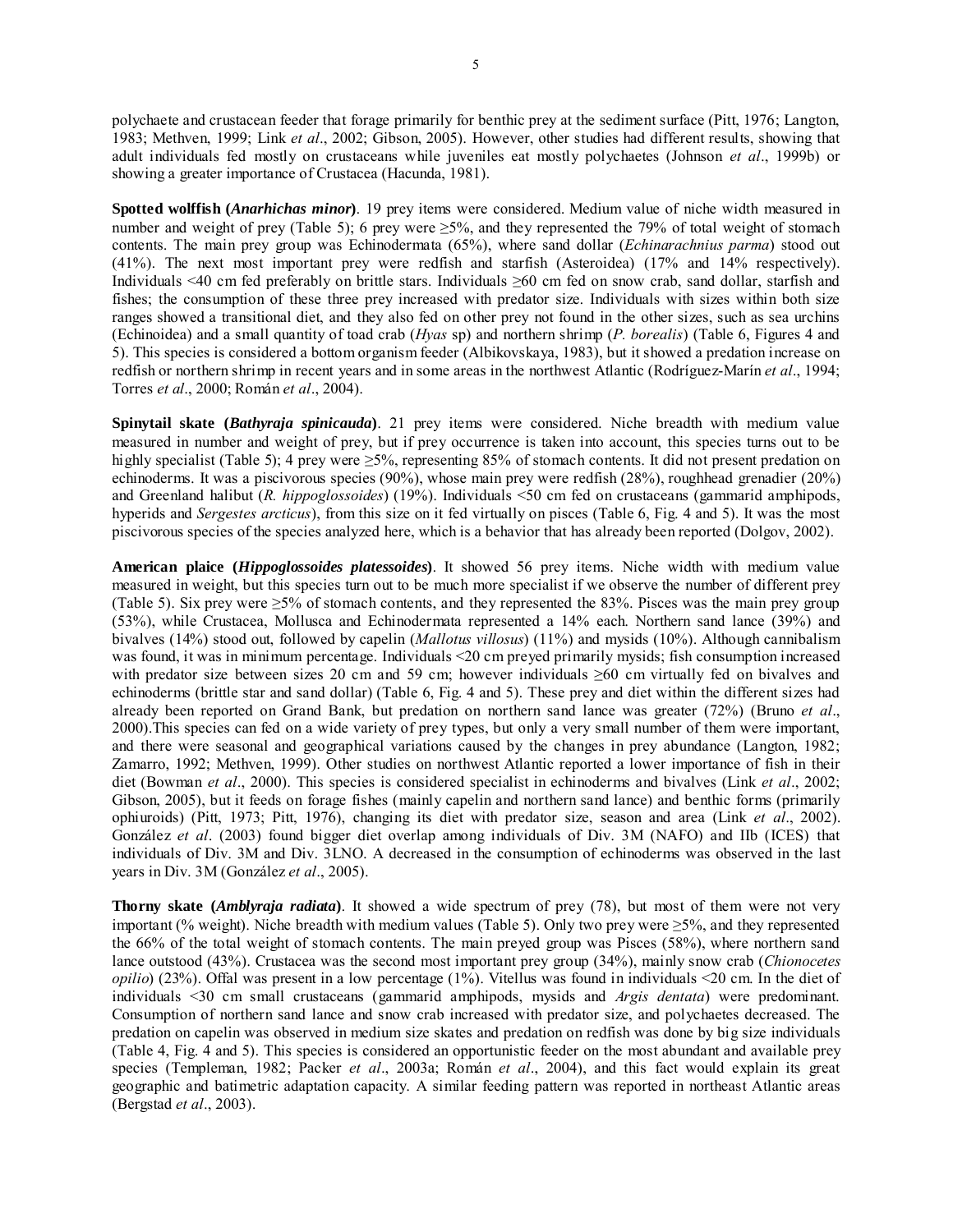**Smooth skate (***Malacoraja senta***)**. It presented 22 prey items. Niche width with high value, measured in weight of prey, because if we analyze occurrence and number of prey, this species is specialist (Table 5); 8 prey were  $\geq 5\%$ , representing a 77%. It did not show predation on echinoderms nor molluscs. Crustacea was the main prey group (72%), preying mainly on snow crab (23%). Pisces was the second most important prey group (26%), where consumption of capelin was remarkable (8%). Individuals <29 cm fed mainly on mysids; and individuals  $\geq 40$ showed a more varied diet with snow crab, decapod natantia crustacean and capelin (Table 6, Fig. 4 and 5). Diet of smooth skate in northwest Atlantic is based on epifaunal crustaceans (Bowman *et al*., 2000; Packer *et al*., 2003b); however, like in other species, fish predation was more important on Grand Bank.

**Atlantic cod (***Gadus morhua***)**. It was the species with the greatest prey spectrum (76 prey items), but most of them were not important, and only 5 were  $\geq 5\%$  representing the 74% of the total of stomach contents. Niche breadth with medium value (Table 5). The main prey groups were Pisces and Crustacea (64% and 31%, respectively). The most important prey were northern sand lance (40%), capelin (13%) and snow crab (11%). Offal was present in a very low percentage. Mysids were important prey in individuals <20 cm. Individuals between 20 and 50 cm fed on crustaceans (hyperids and northern shrimp) and fishes (capelin and northern sand lance). Predation on these fishes and snow crab increased from this size on (Table 6, Fig. 4 and 5). Atlantic cod has a varied diet by life history and area (Hacunda, 1981; Fahay *et al*., 1999; Methven, 1999). Changes in diet with respect to the end of the 90's are observed on the Grand Bank; the importance of capelin and northern sand lance has not changed, representing >50% of their stomach contents, and changing with predator size and season, however the importance of snow crab has increased considerably (Paz, 1992).

**Redfish (***Sebastes* **sp).** This taxon showed 43 prey items. Niche width with high value measured in weight of prey, because if we take into account occurrence and number of prey, this species turn out to be specialist (Table 5); 5 prey were  $\geq 5\%$ , representing a 66% of stomach contents. Crustacea was the main prey group (69%). Hyperids, euphausiids and copepods were the main prey (21%, 20% and 11% respectively). Pisces reached a 20%, a great part of it was in an advanced stage of digestion (10%); and capelin (4%). Individuals <20 cm fed on small crustaceans (mysids and euphausiids and primarily copepods). Predation on fishes (capelin and northern sand lance), decapod crustaceans and hyperids increased with predator size from individuals  $\geq$  20 cm (Table 6, Fig. 4 and 5). Redfish feed on pelagic calanoid-euphausiid assemblage throughout ontogeny, and the proportion of fish in the diet is positively correlated with body size (Methven, 1999; Pikanowski *et al*., 1999). It is an important predator of northern shrimp in the areas where this crustacean is distributed (Pedersen and Riget, 1993; Torres *et al*., 2000; Román *et al*., 2004).

**Arctic or northern skate (***Amblyraja hyperborea***)**. It presented 29 prey items (Table 6). Niche breadth with high value measured in weight of prey, but if we take into account occurrence of prey, this species was very specialist (Table 5); 5 items were  $\geq 5\%$  of the total weight of stomach contents, representing a 68%, with unidentified/digested fishes (21%) included. The main prey group was Pisces (43%), where redfish stood out (13%). Crustacea was the second most important prey group (25%), and the most remarkable prey in this group were hyperids (5%). Offal consumption reached a 23%. It did not feed on echinoderms. The small crustaceans (mysids, hyperids and euphausiids), bathypelagic shrimp (*P. tarda*), polychaetes and also redfish were predominant in the diet of individuals <60 cm. Individuals ≥60 cm increased the consumption of fishes such as macrurids (*M. berglax* and *Nezumia bairdi*) and redfish, octopus and offal (Fig. 4 and 5). Adult individuals are primarily piscivorous regardless of the geographical area. (Dolgov, 2002).

**Atlantic or striped wolffish (***Anarhichas lupus***)**. It presented 46 prey items. Niche breadth with high value measured in weight of prey (Table 5); 5 prey were ≥5%, representing 75% of total weight of stomach contents. The main prey group was Mollusca (48%), but *"Other Groups"*, Echinodermata and Crustacea were present in stomach contents in similar amount (19%, 16% and 14%, respectively). Gastropods (45%) and ctenophores (15%) were the most remarkable prey. Consumption of hard prey increased with predator size, but the same happened with ctenophores. Individuals <30 cm fed on polychaetes, toad crab and brittle stars; individuals between 30 cm and 69 cm preyed mainly on gastropods, sand dollar and snow crab; and in individuals  $\geq 70$  cm the consumption of ctenophores was remarkable, and gastropods increased (Table 6, Fig. 4 and 5). Its predation on benthic invertebrates and bottom organisms is habitual in northwest Atlantic (Albikovskaya, 1983; Templeman, 1985; Methven, 1999; Bowman *et al*., 2000). Consumption of benthopelagic crustaceans (northern shrimp) has increased in some areas of northwest Atlantic such as Flemish Cap in the last years (Rodríguez-Marín *et al*., 1994; Torres *et al*., 2000; Román *et al*., 2004).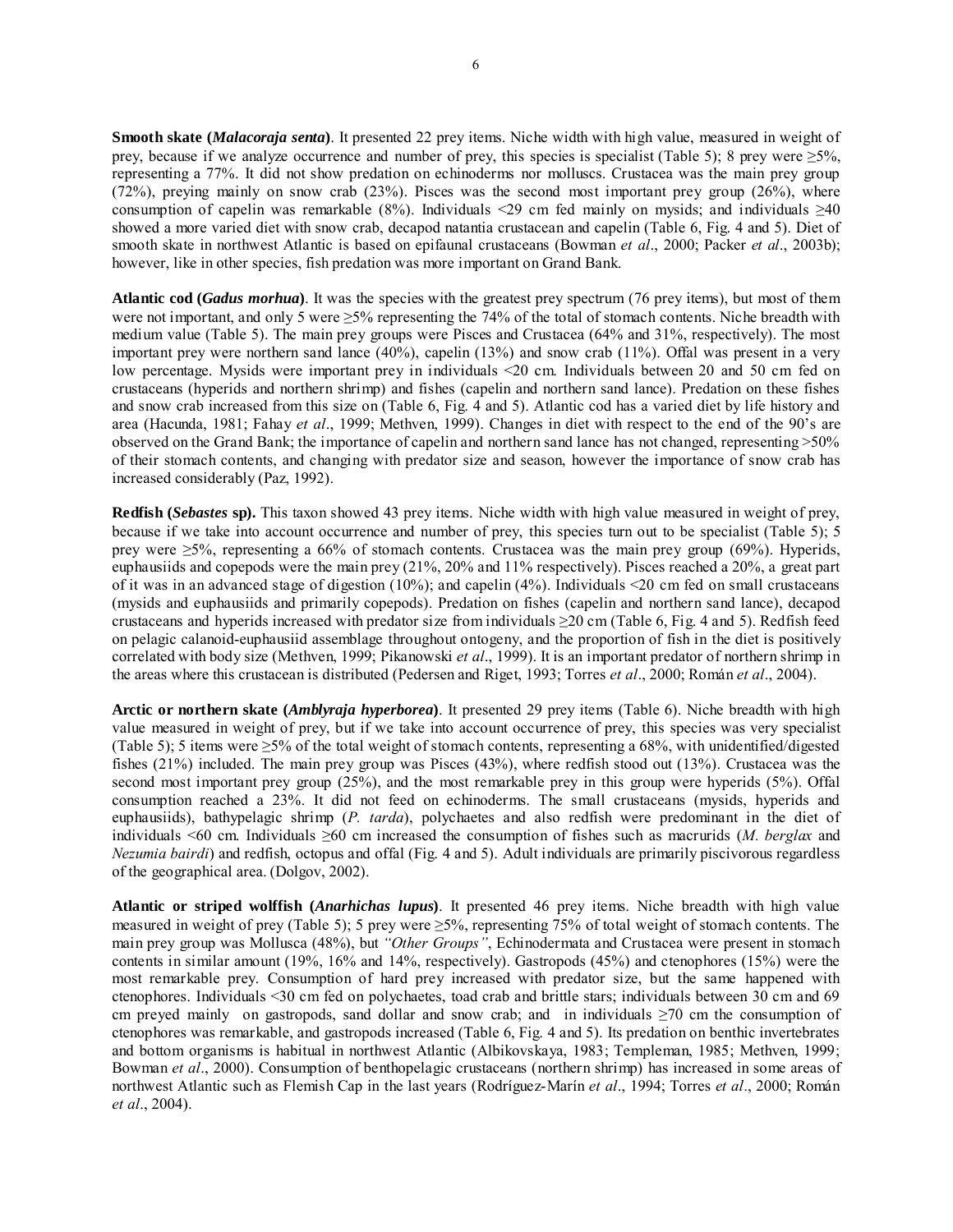**Roughhead grenadier (***Macrourus berglax***)**. This species had 59 prey items, but few prey were important. Niche width with high value measured in weight of prey (Table 5); 6 prey were  $\geq 5\%$ , representing the 72% of stomach contents. *"Other Groups"* and Pisces were the main prey group (45% and 28%, respectively), and scyphozoans were the main prey (33%), followed by polychaetes (12%). It showed cannibalism in minimum percentage. Individuals <5 cm fed on gammarid amphipods; individuals between sizes 5-15 cm primarily preyed on polychaetes, and consumption of scyphozoans and fishes increased from this size on (Table 6, Fig. 4 and 5). This species is a benthic predator, and crustaceans, primarily northern shrimp, were less importance in its diet on Grand Bank than on Flemish Cap; this fact was observed in other predator species (Rodríguez-Marín *et al*., 1994; Torres *et al*., 2000; Román *et al*., 2004).

**Greenland halibut (***Reinhardtius hippoglossoides***)**. 54 prey items were considered. Niche breadth with high value measured in weight and occurrence of prey (Table 5); 5 types of prey were present in ≥5% of the total weight of stomach contents, represented a 64%. This species turn out to be primarily piscivore (70%) (Gibson, 2005). The next prey group was Mollusca (only Cephalopoda) (18%). The most important prey were: capelin (30%), Oegopsida (7%) and threadfin rockling (*Gaidropsarus ensis*) (6%), but the digested/non identified fishes reach a 15% of the total. Small crustaceans (mysids, euphausiids and hyperids) were the main prey for individuals <20 cm. Individuals between 20-49 cm fed on small fish (mainly capelin). And individuals ≥50 cm preyed on bigger fish (macrurids, threadfin rockling and blue antimora, *Antimora rostrata*), cephalops, and also on offal (2%) (Table 6, Fig. 4 and 5). Similar feeding trends and changes in relation to predator size has been reported in other areas of NAFO Regulatory Area, such as Davis Strait (Orr and Bowering, 1977), west Greenland (Pedersen and Riget, 1993), Divs. 3LMNO (Rodríguez-Marín *et al*., 1995; Rodríguez-Marín *et al*., 1997). A more piscivore diet was found on Grand Bank than in other areas of northwest Atlantic (Torres *et al*., 2000; Román *et al*., 2004).

**Black dogfish (***Centroscyllium fabricii***)**. It presented 42 prey items. Niche breadth with high value measured in weight and number of prey (Table 5); 7 prey were  $\geq 5\%$  representing a 69% of the total. Main prey groups were Crustacea and Pisces (48% and 24%, respectively). The most important prey were *Acanthephyra* sp and scyphozoans (12% and 13%, respectively). Fishes were not identified in many cases due to the advanced stage of digestion (17%). Offal consumption was important (4%). Diet based on fishes, scyphozoans and offal increased with predator size (Table 6, Fig. 4 and 5). Similar diet, offal consumption, and change in feeding habits with size have been observed in other NAFO divisions (Punzón and Herrera, 1998).

## **Prey Predation and Competition by Depth Range**

If the species studied are considered as a whole, predation on fishes decreased with depth. It was important up to 800 m representing almost the 59% in weight of the consumed prey among all the species under study. Consumption of *"Other Groups"* increased with depth, especially between 400 and 1 000 m. Crustacea was preyed in the shallowest areas due to snow crab and northern shrimp consumption, and in the deepest area due to decapod natantia crustacean (mainly *P. tarda*) consumption. Bivalve molluscs and echinoderms were mainly consumed at a depth <400 m, while molluscs preyed at great depth were cephalops (Fig. 6).

Prey consumed in the different depth strata can cause competition among some predators; however, we observed that each predator included in its diet other type of prey which helped to avoid a total overlap, and there was the possibility to prey on different sizes of prey species. It can also be observed that some predator species preferred prey for which there were little competence, this is the case of northern and spotted wolffish to 400 m, preying on ctenophores and echinoderms respectively. A similar situation to the one observed in the Georges Bank groundfish community could find where a trophic structure separating predators based upon prey size and location in the water column was observed; besides, ontogenetic changes in diets were an important feature in the trophic structure, and dietary overlap among predator was independent of either spatial overlap or depth preferences (Garrison, 2000).

In the shallow zone (<200 m), a competition and niche overlap were observed between witch flounder and round skate  $(C_H = 0.99)$  (Table 5). They competed for the consumption of polychaetes and bivalves-gastropods; between thorny skate and Atlantic cod  $(C_H = 0.94)$  due to northern sand lance and snow crab consumption; and between American plaice and yellowtail flounder  $(C_H = 0.86)$  preying on northern sand lance and bivalves-gastropods. However, these last species showed other components in their diet based on echinoderms and polychaetes respectively (Fig. 7).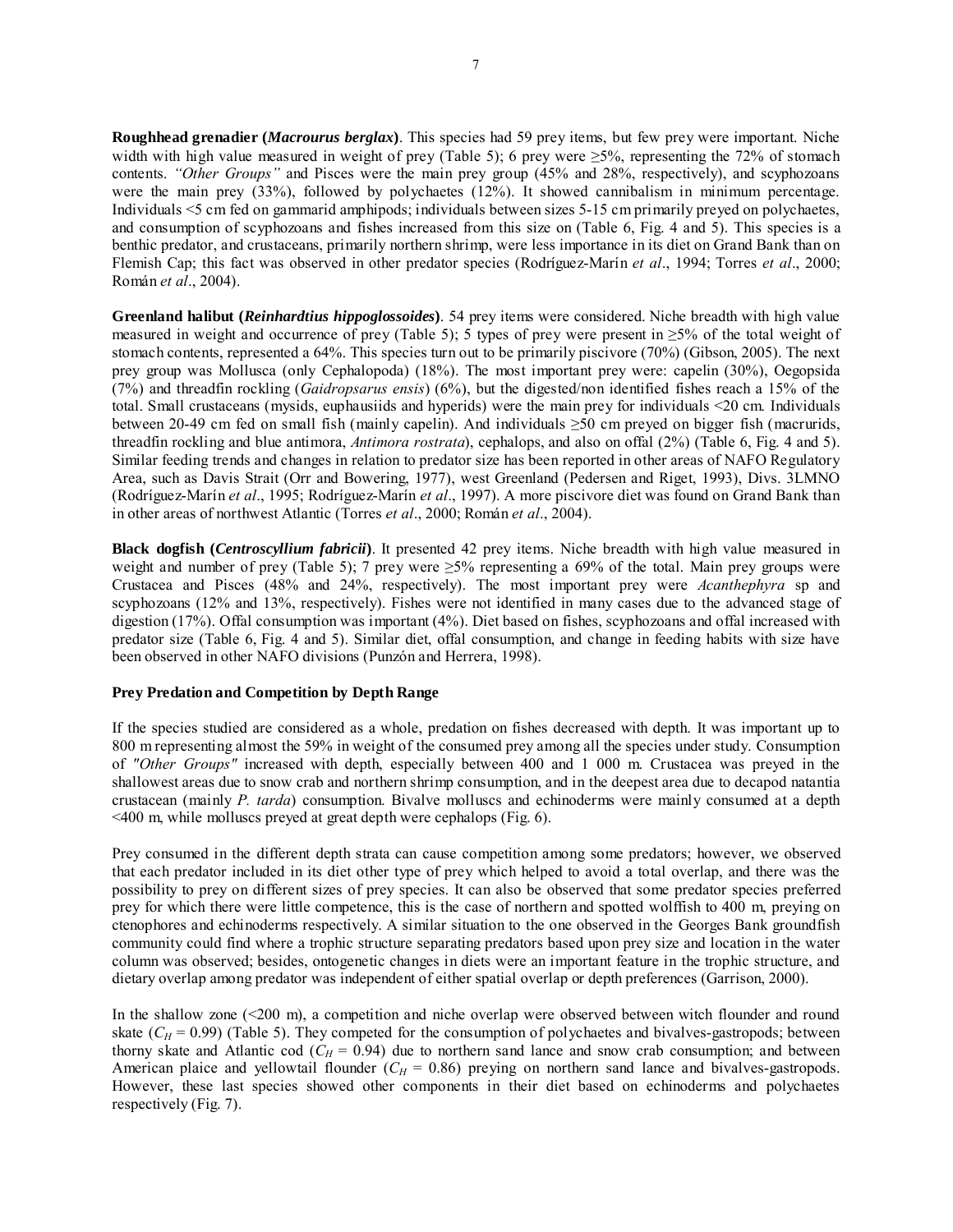The species that may have similar prey preference in depths of 200-399 m would be *A. lupus* and *A. minor* due to echinoderm consumption, but they also showed no common components in their diets (bivalves-gastropods and redfish respectively). Thorny skate and Atlantic cod showed different preferences at this depth  $(C_H = 0.69)$ . However, when depth increased (400-599 m) they are again similar in the prey consumed (redfish and capelin) presenting diet overlap ( $C_H$  = 0.89). The two latter species also compete, although not so hard, with American plaice (Langton, 1982) and Greenland halibut due to predation on capelin.

From 600 m, species showed a quite varied predation, except flounder and round skate on polychaetes, which was the same in all depth strata with high diet overlap values (Table 5). Capacity for predation on macrurids in northern wolffish, arctic and spinytail skates was also remarkable in 1 000-1 199 m (Fig. 7).

#### **Acknowledgements**

This work was possible with the support of the agreement between the Secretaría General de Pesca Marítima (SGPM - Spain) and the Instituto Español de Oceanografía (IEO - Spain). The authors would like to thank the participant scientific staff in the survey.

#### **References**

- Albikovskaya, L. K. 1983. Feeding Characteristics of Wolffishes in the Labrador-Newfoundland Region. *NAFO Sci. Coun. Studies*, **6**: 35-38.
- Amezaga, R. 1988. Análisis de los Contenidos Estomacales en Peces. Revisión Bibliográfica de los Objetivos y Metodología. *Inf. Tec. Ins. Esp. Oceanogr*., **63**:74p.
- Aydin, K. Y.; V. V. Lapko; V. I. Radchenko; and P. A. Livingston. 2002. A Comparison of the Eastern Bering and Western Bering Sea Shelf and Slope Ecosystems Through the Use of Mass-Balance Food Web Models. *NOAA Technical Memorandum* NMFS-AFSC-130.
- Berestovskiy, E. G. 1989. Feeding in the Skates, *Raja radiata* and *Raja fyllae*, in the Barents and Norwegian Seas. *J. Ichthyol.* **29**:88-96
- Bergstad, O. A.; Å. D. Wik; and Ø. Hildre. 2003. Predator-Prey Relationships and Food Sources of the Skagerrak Deep-Water Fish Assemblage. *J. Northw. Atl. Fish. Sci*., Vol. **31**: 165-180.
- Bowman, R. E.; C. E. Stillwell; W. L. Michaels; and M. D. Grosslein. 2000. Food of Northwest Altlantic Fishes and Two Common Species of Squid. *NOAA Tech. Memo.* NMFS-NE-*155*.
- Bruno, I; G. Costas; C. González; and X. Paz. 2000. Feeding Chronology of Yellowtail Flounder (*Limanda ferruginea*) and American Plaice (*Hippoglossoides platessoides*) on Grand Bank (NAFO Division 3N). *NAFO Sci. Coun. Studies*, **33**: 103–116.
- Cargnelli, L. M.; S. J. Griesbach; D. B. Packer; P. L. Berrien; W. W. Morse; and D. L. Johnson. 1999. Essential Fish Habitat Source Document: Witch Flounder, *Glyptocephalus cynoglossus*, Life History and Habitat Characteristics. *NOAA Technical Memorandum* NMFS-NE-139.
- Dolgov, A. V. 2002. Feeding and Food Consumption by the Barents Sea Skates. *NAFO SCR Doc*. 02/93, Serial No. N4714.
- Garrison, L. P. 2000. Spatial and Dietary Overlap in the Georges Bank Groundfish Community. *Can. J. Fish. Aquat. Sci.* **57**: 1679-1691.
- Gibson, R. N. 2005. Flatfishes. Biology and Exploitation. *Edit.Blackwell Science*. 395p.
- González C.; E. Román; and X. Paz. 2003. Food and Feeding Chronology of American Plaice (*Hippoglossoides platessoides*) in the North Atlantic. *NAFO SCR Doc*. 03/23, Serial No. N4832.
- González C.; E. Román; and X. Paz. 2005. Condition and Feeding of American Plaice (*Hippoglossoides platessoides*) in the North Atlantic with Emphasis on Flemish Cap. *e-Journal of Northwest Atlantic Fishery Science*, Vol **37**, No. 8.
- González Troncoso, D.; E. Román; and X. Paz. 2005. Results for Greenland Halibut of the Spanish Survey in NAFO Divisions 3NO: Biomass, Length Distribution and Age Distribution for the Period 1997-2004. *NAFO SCR Doc.* 05/27, Serial No. N5113.
- Fahay, M. P.; P. L. Berrien; D. L. Johnson; and W. W. Morse. 1999. Essential Fish Habitat Source Document: Atlantic Cod, *Gadus morhua*, Life History and Habitat Characteristics. *NOAA Technical Memorandum* NMFS-NE-124.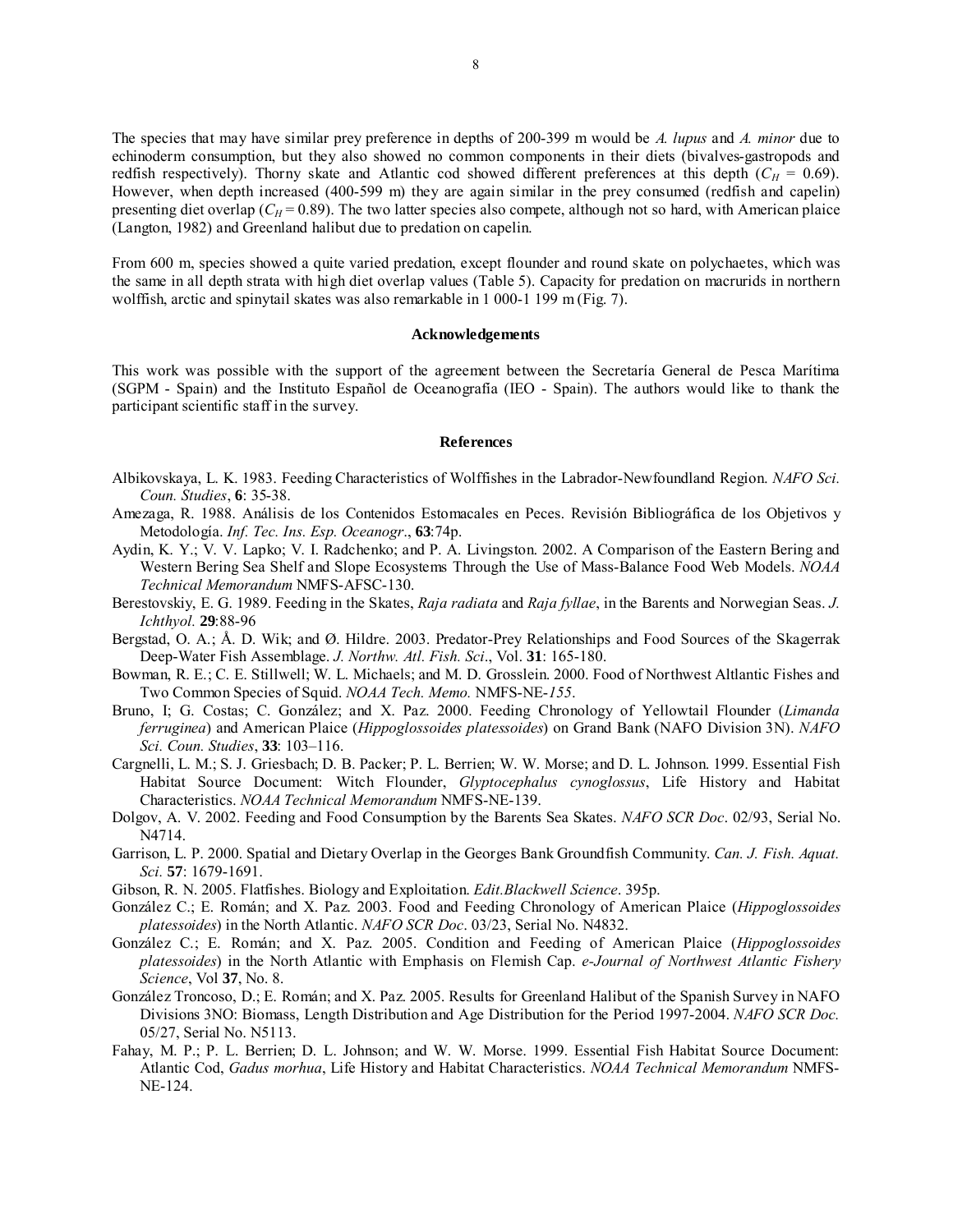- Hacunda, J. S. 1981. Trophic Relationships Among Demersal Fishes in a Coastal Area of the Gulf of Maine. *Fish. Bull*. Vol. **79**, No. 4: 775-788.
- Hyslop, E. J. 1980. Stomach Contents Analysis- a Review of Methods and Their Application. *J. Fish. Biol*., **17**: 411- 429.
- Jobling, M. 1995. Environmental Biology of Fishes. *Edit. Chapman & Hall*. London, 455p.
- Johnson, D. L.; P. L. Berrien; W. W. Morse; and J. J. Vitaliano. 1999a. Essential Fish Habitat Source Document: American Plaice, *Hippoglossoides platessoides*, Life History and Habitat Characteristics. *NOAA Technical Memorandum* NMFS-NE-123.
- Johnson, D. L.; W. W. Morse; P. L. Berrien; and J. J. Vitaliano. 1999b. Essential Fish Habitat Source Document: Yellowtail Flounder, *Limanda ferruginea*, Life History and Habitat Characteristics. *NOAA Technical Memorandum* NMFS-NE-140.
- Krebs, C. J. 1989. Ecological Methodology. *Edit. Harper Collins Publishers*. 666p.
- Langton, R. W. 1982. Diet Overlap Between Atlantic Cod, *Gadus morhua*, Siver Hake, *Merluccius bilinearis*, and Fifteen Other Northwest Atlantic Finfish. *Fish. Bull*. Vol. **80**, No. 4: 745-759.
- Langton, R. W. 1983. Food Habits of Yellowtail Flounder, *Limanda ferruginea* (Storer), from off the Northeastern United States. *Fishery Bulletin*, Vol **81** No. 1, p 15-22.
- Link, J. S.; K. Bolles; and C. G. Milliken. 2002. The Feeding Ecology of Flatfish in the Northwest Atlantic. *J. Northw. Atl. Fish. Sci*., Vol **30**: 1-17.
- Methven, D. A. 1999. Annotated Bibliography of Demersal Fish Feeding with Emphasis on Selected Studies from the Scotian Shelf and Grand Banks of the Northwestern Atlantic. *Canadian Technical Report of Fisheries and Aquatic Sciences* 2267.
- Morissette, L.; S.-P. Despatie; C. Savenkoff; M. O. Hammill; H. Bourdages; and D. Chabot. 2003. Data Gathering and Input Parameters to Construct Ecosystem Models for the Northern Gulf of St. Lawrence (mid-1980s). *Can. Tech. Rep. Fish. Aquat. Sci*. 2497: vi+94 p.
- Olaso, I. 1990. Distribución y Abundancia del Megabentos Invertebrado en Fondos de la Plataforma Cantábrica. *Bol. Inst. Esp. Oceanogr. Publ. Esp*. No. **5**, 128 p.
- Orr, D. C.; and W. R. Bowering. 1997. A Multivariate Analysis of Food and Feeding Trends among Greenland Halibut (*Reinhardtius hippoglossoides*) sampled in Davis Strait, during 1986. *ICES Journal of Marine Science*, **54**: 819-829.
- Packer, D. B.; C. A. Zetlin; and J. L. Vitaliano. 2003a. Essential Fish Habitat Source Document: Thorny Skate, *Amblyraja radiata*, Life History and Habitat Characteristics. *NOAA Technical Memorandum* NMFS-NE-178.
- Packer, D. B.; C. A. Zetlin; and J. L. Vitaliano. 2003b. Essential Fish Habitat Source Document: Smooth Skate, *Malacoraja senta*, Life History and Habitat Characteristics. *NOAA Technical Memorandum* NMFS-NE-177.
- Paz, F. J. 1992. A Ecoloxía do Bacallau (*Gadus morhua*, Linneo) no Sul do Grande Banco de Terranova, Divisions 3NO da NAFO. Tesis Doctoral. Universidad de Santiago de Compostela (Spain).
- Pedersen, S. A.; and F. Riget. 1993. Feeding Habits of Redfish (*Sebastes* spp.) and Greenland Halibut (*Reinhardtius hippoglossoides*) in West Greenland Waters. *ICES J. mar. Sci*., **50**:445-459.
- Pikanowski, R. A.; W. W. Morse; P. L. Berrien; D. L. Johnson; and D. G. McMillan. 1999. Essential Fish Habitat Source Document: Redfish, *Sebastes* spp., Life History and Habitat Characteristics. *NOAA Technical Memorandum* NMFS-NE-132.
- Pitt, T. K. 1973. Food of American Plaice (*Hippoglossoides platessoides*) from the Grand Bank, Newfoundland. *Journal Fisheries Research Board of Canada*, Vol. **30**, No.9:1261-1273.
- Pitt, T. K. 1976. Food of Yellowtail Flounder on the Grand Bank and a Comparison with American Plaice. *ICNAF Research Bulletin* No. **12**:23-27.
- Punzón, A; and M. A. Herrera. 1998. Feeding of *Centroscyllium fabricii* (Reinhardt, 1828) and the Influence of the Fishery on its Diet in Flemish Pass (NAFO Divisions 3LM). *NAFO SCR Doc*. 98/34, Serial No. N3021.
- Rodríguez-Marín, E. 1995. Feeding Relationships of Demersal Fish in Flemish Cap in Summer, 1993-1994. *NAFO SCR Doc*., No. 104. Serial No. N2627.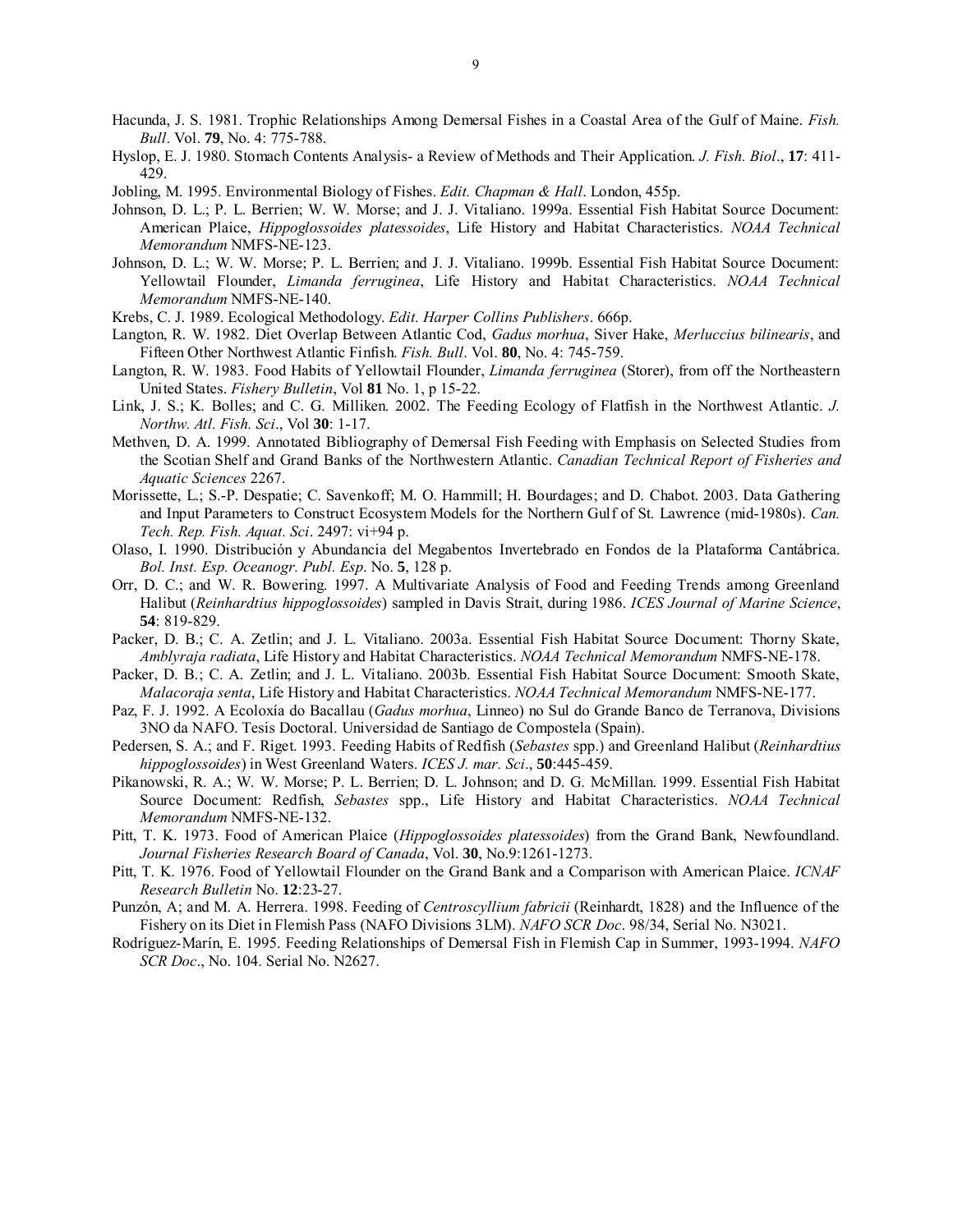- Rodríguez-Marín, E.; A. Punzón; J. Paz; and I. Olaso. 1994. Feeding of Most Abundant Fish Species in Flemish Cap in Summer 1993. *NAFO SCR Doc*. 94/35 Serial No. N2403.
- Rodríguez-Marín, E.; A. Punzón; and J. Paz. 1995. Feeding Patterns of Greenland Halibut (*Reinhardtius hippoglossoides*) in Flemish Pass (Northwest Atlantic). *NAFO Sci. Coun. Studies*, **23**:43-54.
- Rodríguez-Marín, E.; E. de Cárdenas; and J. Paz. 1997. Feeding of Greenland Halibut (*Reinhardtius hippoglossoides*) in 3LMNO NAFO Regulatory Area Divisions (Northwest Atlantic), 1991-94. *NAFO SCR Doc*. 97/37 Serial No. N2869.
- Román, E.; C. González; and E. Ceballos. 2004. Food and Feeding of Most Abundant Fish Species in Flemish Cap. *NAFO SCR* Doc. 04/58 Serial No. N5018.
- Templeman, W. 1982. Stomach Contents of the Thorny Skate, *Raja radiata*, from the Northwest Atlantic. *J. Nortw. Atl. Fish. Sci.* Vol **3**:123-126.
- Templeman, W. 1985. Stomach Contents of the Atlantic Wolffish (*Anarhichas lupus*), from the Northwest Atlantic. *J. Nortw. Atl. Fish. Sci.* Vol **8**: 49-51.
- Torres, P.; E. Rodríguez-Marín; and I. Loureiro. 2000. Preliminary Results from Feeding Analysis for the Most Abundant Demersal Fishes in Flemish Cap during Summer (1993-2000). *NAFO SCR Doc*. 00/60 Serial No. 4302.
- Zamarro, F. J. 1992. Comportamiento Alimenticio y Reproducción de la Platija Americana (*Hippoglossoides platessoides* Fabricius 1780) (Pisces, Pleuronectidae) en el Sur del Gran Banco de Terranova. Tesis Doctoral. Universidad de Santiago de Compostela (Spain). Facultad de Ciencias Biológicas. Departamento de Biología Fundamental.
- Wallace Jr., R. K. 1981. An Assessment of Diet-Overlap Indexes. *Transactions of the American Fisheries Society* **110**: 72-76.

|                    |       |       | Percentage of the fish total catch |       |
|--------------------|-------|-------|------------------------------------|-------|
|                    | 2002  | 2003  | 2004                               | 2005  |
| R. fyllae          | 0.01  | 0.01  | 0.02                               | 0.01  |
| M. senta           | 0.00  | 0.02  | 0.01                               | 0.01  |
| B. spinicauda      | 0.19  | 0.06  | 0.17                               | 0.08  |
| A. minor           | 0.02  | 0.07  | 0.19                               | 0.13  |
| A. hyperborea      | 0.03  | 0.18  | 0.23                               | 0.19  |
| A. denticulatus    | 0.08  | 0.25  | 0.19                               | 0.36  |
| A. lupus           | 0.93  | 1.28  | 0.93                               | 0.41  |
| G. cynoglossus     | 0.98  | 1.43  | 0.87                               | 0.53  |
| C. fabricii        | 0.64  | 0.58  | 0.57                               | 0.70  |
| R. hippoglossoides | 1.04  | 1.71  | 1.05                               | 0.75  |
| G. morhua          | 6.82  | 1.93  | 0.93                               | 1.08  |
| M. berglax         | 2.13  | 2.26  | 3.46                               | 2.41  |
| A. radiata         | 10.39 | 6.06  | 7.86                               | 5.76  |
| H. platessoides    | 22.38 | 31.83 | 23.10                              | 17.87 |
| L. ferruginea      | 34.98 | 25.73 | 25.44                              | 19.34 |
| Sebastes sp        | 6.79  | 7.90  | 12.24                              | 38.74 |
| Total              | 87.4  | 81.3  | 77.3                               | 88.3  |

Table 1. Percentage of fish total catch of the fish species studied (Spanish Bottom Trawl Research Survey *Platuxa*, NAFO, Div. 3NO, 2002-2005).

Wootton, R. J. 1999. Ecology of Teleost Fishes. *Edit. Kluwer Ac. Publish.* London, 386 pp.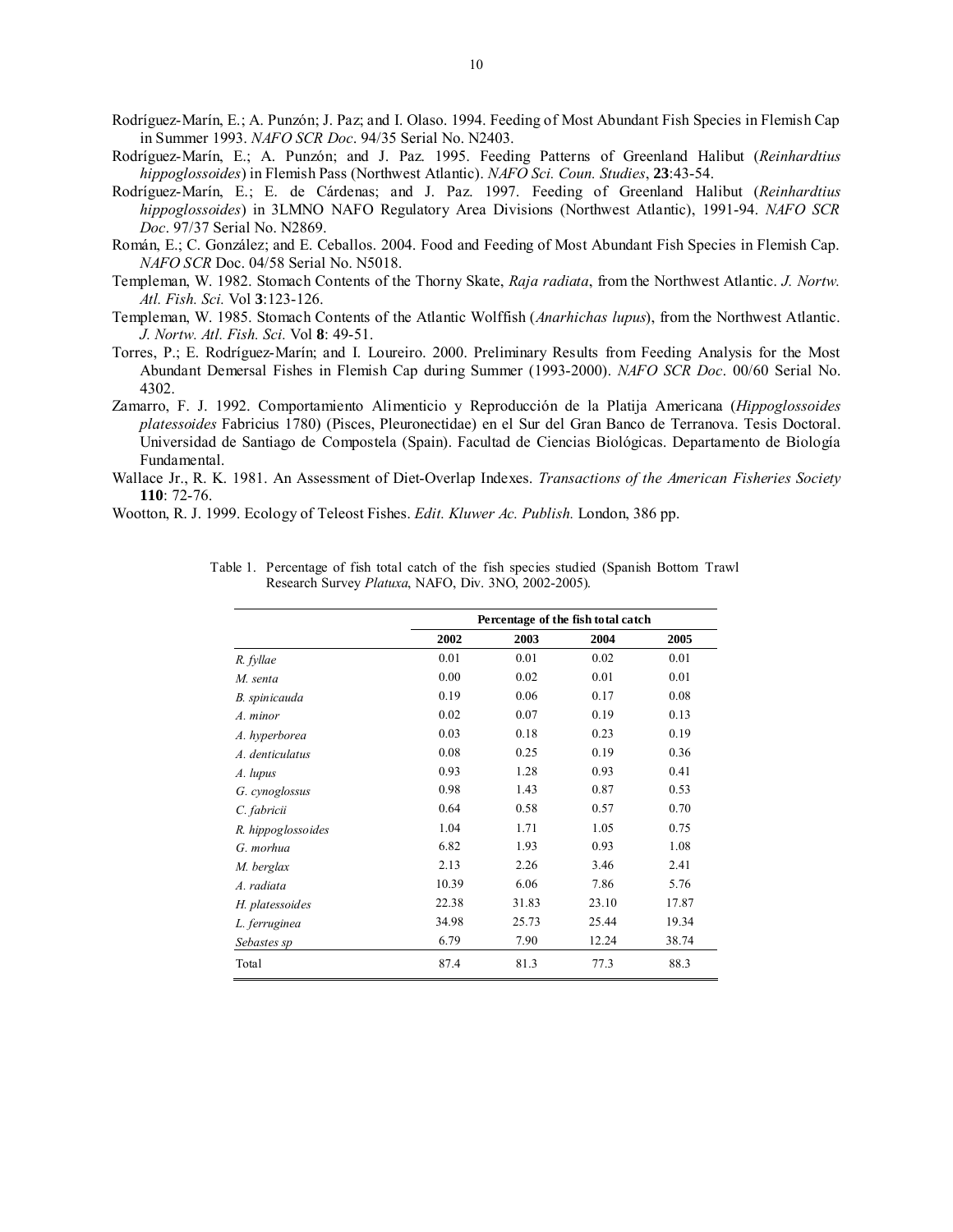| <b>Specie</b>                |      | Length | Size ranges (cm)        | No. individuals sampled |         |         |         |              |  |  |  |  |  |
|------------------------------|------|--------|-------------------------|-------------------------|---------|---------|---------|--------------|--|--|--|--|--|
|                              | Min. | Max.   |                         | 2002                    | 2003    | 2004    | 2005    | <b>Total</b> |  |  |  |  |  |
| Anarhichas denticulatus      | 20   | 111    | 20-29 to $>80$          | 14                      | 39      | 48      | 88      | 189          |  |  |  |  |  |
| Anarhichas lupus             | 6    | 124    | 0-9 to $\geq 100$       | 189                     | 166     | 150     | 285     | 790          |  |  |  |  |  |
| Anarhichas minor             | 11   | 102    | 10-19 to $\geq 90$      | $\overline{4}$          | 9       | 65      | 36      | 114          |  |  |  |  |  |
| Amblyraja hyperborea         | 10   | 104    | $<$ 30 to $>$ 90        | 5                       | 24      | 45      | 41      | 115          |  |  |  |  |  |
| Amblyraja radiata            | 10   | 95     | 10-19 to $>=80$         | 634                     | 876     | 570     | 522     | 2 602        |  |  |  |  |  |
| Bathyraja spinicauda         | 18   | 150    | $\leq 40$ to $\geq 120$ | 11                      | 9       | 17      | 10      | 47           |  |  |  |  |  |
| Cestroscyllium fabricii      | 32   | 79     | 30-39 to 70-79          | 160                     | 187     | 236     | 332     | 915          |  |  |  |  |  |
| Coryphaenoides rupestris     | 2.5  | 22     | $0-4.5$ to 15-19.5      | 232                     | 284     | 263     | 221     | 1000         |  |  |  |  |  |
| Glyptocephalus cynoglossus   | 6    | 61     | 0-9 to $\geq 50$        | 419                     | 581     | 278     | 350     | 1628         |  |  |  |  |  |
| Gadus morhua                 | 9    | 106    | $\leq$ 20 to $\geq$ 90  | 400                     | 303     | 522     | 489     | 1 7 1 4      |  |  |  |  |  |
| Hipoglossoides platessoides  | 5    | 72     | 0-9 to $\geq 60$        | 2 2 3 7                 | 2 5 2 6 | 709     | 706     | 6 1 7 8      |  |  |  |  |  |
| Limanda ferruginea           | 5    | 60     | 0-9 to $>=$ 50          | 645                     | 777     | 527     | 536     | 2485         |  |  |  |  |  |
| Macrourus berglax            | 2.5  | 39     | $0-4.5$ to 30-34.5      | 388                     | 594     | 677     | 568     | 2 2 2 7      |  |  |  |  |  |
| Malacoraja senta             | 24   | 60     | 20-29 to 60-69          | 1                       | 13      | 7       | 9       | 30           |  |  |  |  |  |
| Reinhardtius hippoglossoides | 8    | 96     | 0-9 to $\geq 70$        | 855                     | 994     | 636     | 546     | 3031         |  |  |  |  |  |
| Rajella fyllae               | 9    | 55     | $<$ 20 to 50-59         | 7                       | 9       | 25      | 21      | 62           |  |  |  |  |  |
| Sebastes sp                  | 5    | 59     | 0-9 to $\geq 40$        | 485                     | 498     | 372     | 435     | 1790         |  |  |  |  |  |
| <b>Total</b>                 |      |        |                         | 6686                    | 7889    | 5 1 4 7 | 5 1 9 5 | 24 917       |  |  |  |  |  |

Table 2. No. individuals of the different fish species sampled (NAFO, Div. 3NO, 2002-2005).

Table 3. Characteristics of the Spanish Bottom Trawl Research Survey *Platuxa* 2002-2005 and stomach content sampling in Div. 3NO (NAFO).

|                      |      | Data of Spanish Bottom Trawl Research Survey Platuxa     |                  |                    |                      |                | Data of stomach content sampling |                    |
|----------------------|------|----------------------------------------------------------|------------------|--------------------|----------------------|----------------|----------------------------------|--------------------|
| RV/                  | Year | Gear                                                     | <b>Date</b>      | No. valid<br>hauls | Depth<br>range $(m)$ | No.<br>samples | No.<br>individuals               | Depth range<br>(m) |
|                      |      | Vizconde de Eza 2002 <i>Campelen 1800</i> 29/04 to 19/05 |                  | 125                | $38 - 1,540$         | 117            | 6 6 8 6                          | $38 - 1449$        |
| Vizconde de Eza 2003 |      | Campelen 1800                                            | $11/05$ to 02/06 | 118                | $38 - 1666$          | 110            | 7893                             | $38 - 1476$        |
| Vizconde de Eza 2004 |      | Campelen 1800                                            | $06/06$ to 24/06 | 120                | $43 - 1460$          | 113            | 5 1 4 7                          | $43 - 1403$        |
| Vizconde de Eza 2005 |      | Campelen 1800                                            | $10/06$ to 29/06 | 119                | $47 - 1438$          | 118            | 5 1 9 5                          | $47 - 1438$        |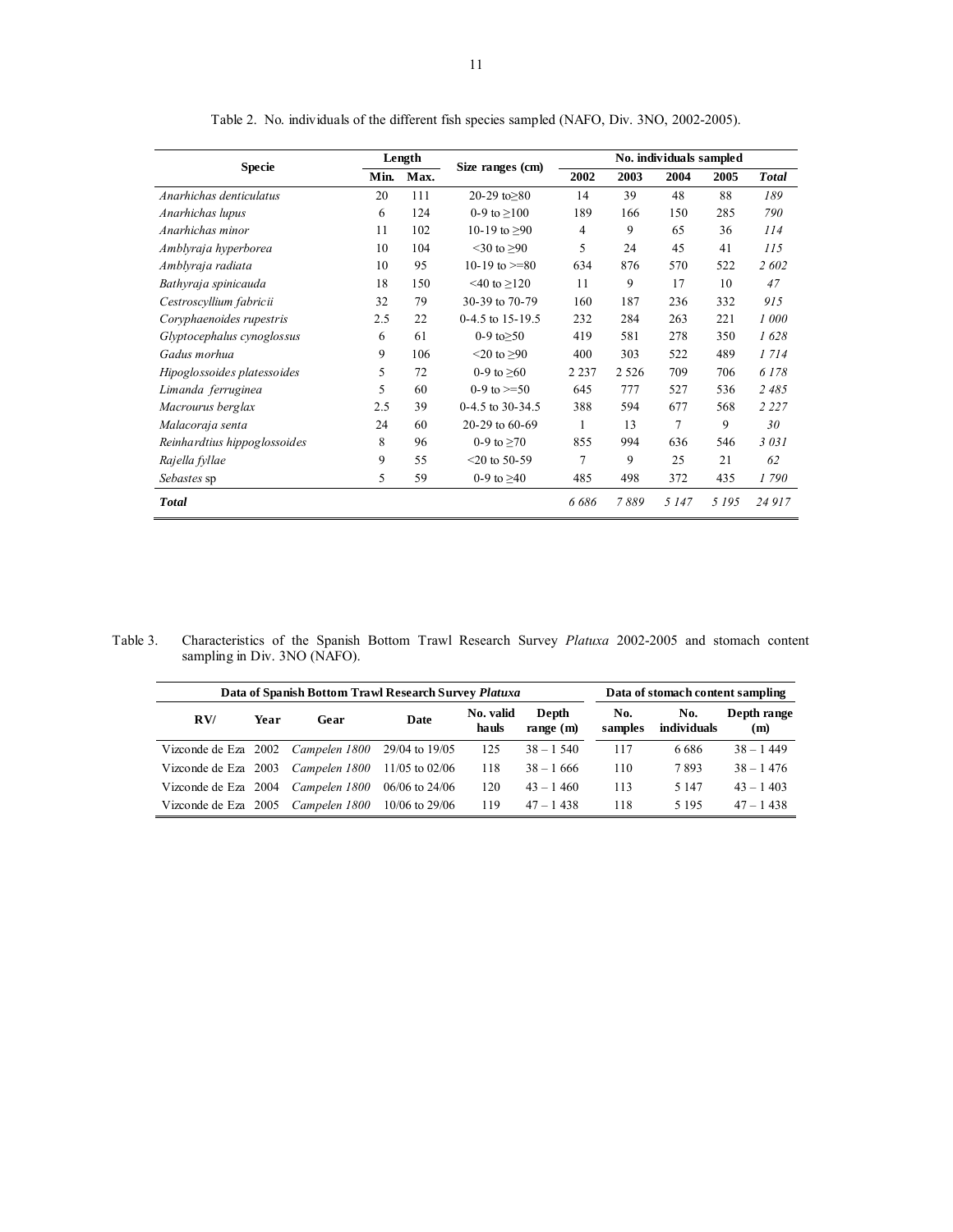|                    |       | Male   |      | Female  |      | Total $(*)$ |       |                |       | Male           |       | Female       |      | Total $(*)$    |       |
|--------------------|-------|--------|------|---------|------|-------------|-------|----------------|-------|----------------|-------|--------------|------|----------------|-------|
| Specie             | Year  | No.    | FI   | No.     | FI   | No.         | FI    | <b>Specie</b>  | Year  | No.            | FI    | No.          | FI   | No.            | FI    |
|                    |       | Indiv  | (%)  | Indiv   | (%)  | Indiv       | (9/0) |                |       | Indiv          | (9/0) | Indiv        | (%)  | Indiv          | (%)   |
| Sebastes sp        | 2002  | 249    | 44.2 | 221     | 30.8 | 485         | 39.0  | G. morhua      | 2002  | 195            | 49.7  | 205          | 57.1 | 400            | 53.5  |
|                    | 2003  | 232    | 50.9 | 220     | 40.9 | 498         | 48.4  |                | 2003  | 147            | 79.6  | 156          | 83.3 | 303            | 81.5  |
|                    | 2004  | 152    | 88.8 | 167     | 80.2 | 372         | 83.6  |                | 2004  | 248            | 90.7  | 235          | 88.9 | 522            | 90.6  |
|                    | 2005  | 190    | 67.4 | 213     | 72.8 | 435         | 72.2  |                | 2005  | 236            | 91.5  | 214          | 92.1 | 489            | 91.8  |
|                    | Total | 823    | 59.7 | 821     | 54.4 | 1 790       | 58.9  |                | Total | 826            | 79.3  | 810          | 80.6 | 1 7 1 4        | 80.7  |
| H. platessoides    | 2002  | 776    | 42.7 | 1 4 6 1 | 36.8 | 2 2 3 7     | 38.8  | L. ferrugiena  | 2002  | 222            | 86.0  | 417          | 86.1 | 645            | 86.0  |
|                    | 2003  | 880    | 61.0 | 1638    | 45.6 | 2 5 2 6     | 51.1  |                | 2003  | 273            | 86.8  | 496          | 83.7 | 777            | 84.3  |
|                    | 2004  | 226    | 66.8 | 373     | 67.6 | 709         | 70.4  |                | 2004  | 229            | 77.3  | 291          | 84.2 | 527            | 81.4  |
|                    | 2005  | 248    | 67.7 | 424     | 66.3 | 706         | 67.1  |                | 2005  | 251            | 66.9  | 271          | 73.8 | 536            | 70.3  |
|                    | Total | 2 130  | 55.7 | 3896    | 46.6 | 6 1 7 8     | 50.7  |                | Total | 975            | 79.3  | 1475         | 82.6 | 2 485          | 81.2  |
| R. hippoglossoides | 2002  | 341    | 43.4 | 513     | 42.5 | 855         | 42.9  | G. cynoglossus | 2002  | 161            | 79.5  | 235          | 78.3 | 419            | 80.0  |
|                    | 2003  | 379    | 49.6 | 615     | 44.1 | 994         | 46.2  |                | 2003  | 213            | 83.1  | 365          | 83.3 | 581            | 83.0  |
|                    | 2004  | 283    | 29.0 | 350     | 35.7 | 636         | 33.0  |                | 2004  | 102            | 95.1  | 169          | 93.5 | 278            | 94.2  |
|                    | 2005  | 239    | 47.7 | 307     | 44.0 | 546         | 45.6  |                | 2005  | 120            | 95.8  | 183          | 95.6 | 350            | 94.0  |
|                    | Total | 1 242  | 42.8 | 1 785   | 42.0 | 3 0 3 1     | 42.4  |                | Total | 596            | 86.7  | 952          | 86.2 | 1 628          | 86.5  |
| C. rupestris       | 2002  | 117    | 55.6 | 115     | 69.6 | 232         | 62.5  | M. berglax     | 2002  | 180            | 65.0  | 206          | 66.5 | 388            | 65.7  |
|                    | 2003  | 132    | 52.3 | 151     | 61.6 | 284         | 57.4  |                | 2003  | 222            | 77.5  | 370          | 68.4 | 594            | 71.9  |
|                    | 2004  | 113    | 91.2 | 110     | 90.9 | 263         | 91.6  |                | 2004  | 254            | 74.4  | 370          | 78.6 | 677            | 78.4  |
|                    | 2005  | 107    | 82.2 | 93      | 81.7 | 221         | 83.3  |                | 2005  | 200            | 68.5  | 323          | 66.3 | 568            | 67.6  |
|                    | Total | 469    | 69.3 | 469     | 74.4 | 1 000       | 73.3  |                | Total | 856            | 71.8  | 1 269        | 70.5 | 2 2 2 7        | 71.7  |
| A. denticulatus    | 2002  | 9      | 44.4 | 5       | 60.0 | 14          | 50.0  | A. lupus       | 2002  | 100            | 33.0  | 88           | 29.5 | 189            | 31.2  |
|                    | 2003  | 21     | 42.9 | 18      | 33.3 | 39          | 38.5  |                | 2003  | 85             | 52.9  | 81           | 54.3 | 166            | 53.6  |
|                    | 2004  | 29     | 27.6 | 19      | 36.8 | 48          | 31.3  |                | 2004  | 75             | 58.7  | 71           | 73.2 | 150            | 66.0  |
|                    | 2005  | 41     | 56.1 | 47      | 44.7 | 88          | 50.0  |                | 2005  | 138            | 63.8  | 139          | 59.0 | 285            | 61.8  |
|                    | Total | 100    | 44.0 | 89      | 41.6 | 189         | 42.9  |                | Total | 398            | 52.8  | 379          | 53.8 | 790            | 53.5  |
| A. minor           | 2002  | 3      | 33.3 | 1       | 100  | 4           | 50.0  | A. radiata     | 2002  | 300            | 63.7  | 334          | 68.9 | 634            | 66.4  |
|                    | 2003  | 4      | 0.0  | 5       | 60.0 | 9           | 33.3  |                | 2003  | 417            | 64.3  | 459          | 71.9 | 876            | 68.3  |
|                    | 2004  | 28     | 57.1 | 36      | 58.3 | 65          | 58.5  |                | 2004  | 276            | 85.9  | 294          | 80.6 | 570            | 83.2  |
|                    | 2005  | 20     | 70.0 | 14      | 64.3 | 36          | 66.7  |                | 2005  | 241            | 83.0  | 281          | 84.0 | 522            | 83.5  |
|                    | Total | 55     | 56.4 | 56      | 60.7 | 114         | 58.8  |                | Total | 1234           | 72.6  | 1368         | 75.5 | 2602           | 74. I |
| A. hyperborea      | 2002  | 3      | 66.7 | 2       | 100  | 5           | 80.0  | B. spinicauda  | 2002  | 6              | 83.3  | 5            | 20.0 | 11             | 54.5  |
|                    | 2003  | 11     | 90.9 | 13      | 76.9 | 24          | 83.3  |                | 2003  | $\overline{2}$ | 0.0   | $\tau$       | 57.1 | 9              | 44.4  |
|                    | 2004  | 17     | 76.5 | 28      | 85.7 | 45          | 82.2  |                | 2004  | 9              | 77.8  | 8            | 87.5 | 17             | 82.4  |
|                    | 2005  | 28     | 82.1 | 13      | 84.6 | 41          | 82.9  |                | 2005  | $\overline{4}$ | 75.0  | 6            | 83.3 | 10             | 80.0  |
|                    | Total | 59     | 81.4 | 56      | 83.9 | 115         | 82.6  |                | Total | 21             | 71.4  | 26           | 65.4 | 47             | 68. I |
| R. fyllae          | 2002  | 2      | 100  | 5       | 100  | 7           | 100   | M. senta       | 2002  |                |       | $\mathbf{1}$ | 100  | $\mathbf{1}$   | 100   |
|                    | 2003  | 3      | 100  | 6       | 83.3 | 9           | 88.9  |                | 2003  | $\overline{7}$ | 100   | 6            | 83.3 | 13             | 92.3  |
|                    | 2004  | 12     | 91.7 | 13      | 69.2 | 25          | 80.0  |                | 2004  | $\overline{4}$ | 100   | 3            | 100  | $\overline{7}$ | 100   |
|                    | 2005  | $\tau$ | 71.4 | 14      | 92.9 | 21          | 85.7  |                | 2005  | 4              | 100   | 5            | 80.0 | 9              | 88.9  |
|                    | Total | 24     | 87.5 | 38      | 84.2 | 62          | 85.5  |                | Total | 15             | 100   | 15           | 86.7 | 30             | 93.3  |
| C. fabricii        | 2002  | 92     | 69.6 | 68      | 73.5 | 160         | 71.3  |                |       |                |       |              |      |                |       |
|                    | 2003  | 84     | 59.5 | 103     | 76.7 | 187         | 69.0  |                |       |                |       |              |      |                |       |
|                    | 2004  | 123    | 78.0 | 113     | 80.5 | 236         | 79.2  |                |       |                |       |              |      |                |       |
|                    | 2005  | 156    | 85.9 | 176     | 81.3 | 332         | 83.4  |                |       |                |       |              |      |                |       |
|                    | Total | 455    | 75.6 | 460     | 78.9 | 915         | 77.3  |                |       |                |       |              |      |                |       |

Table 4. No. individuals sampled and Feeding Intensity (%) by species, sex and year (NAFO, Div. 3NO, 2002-2005). (\*)Total = males+females+indeterminates.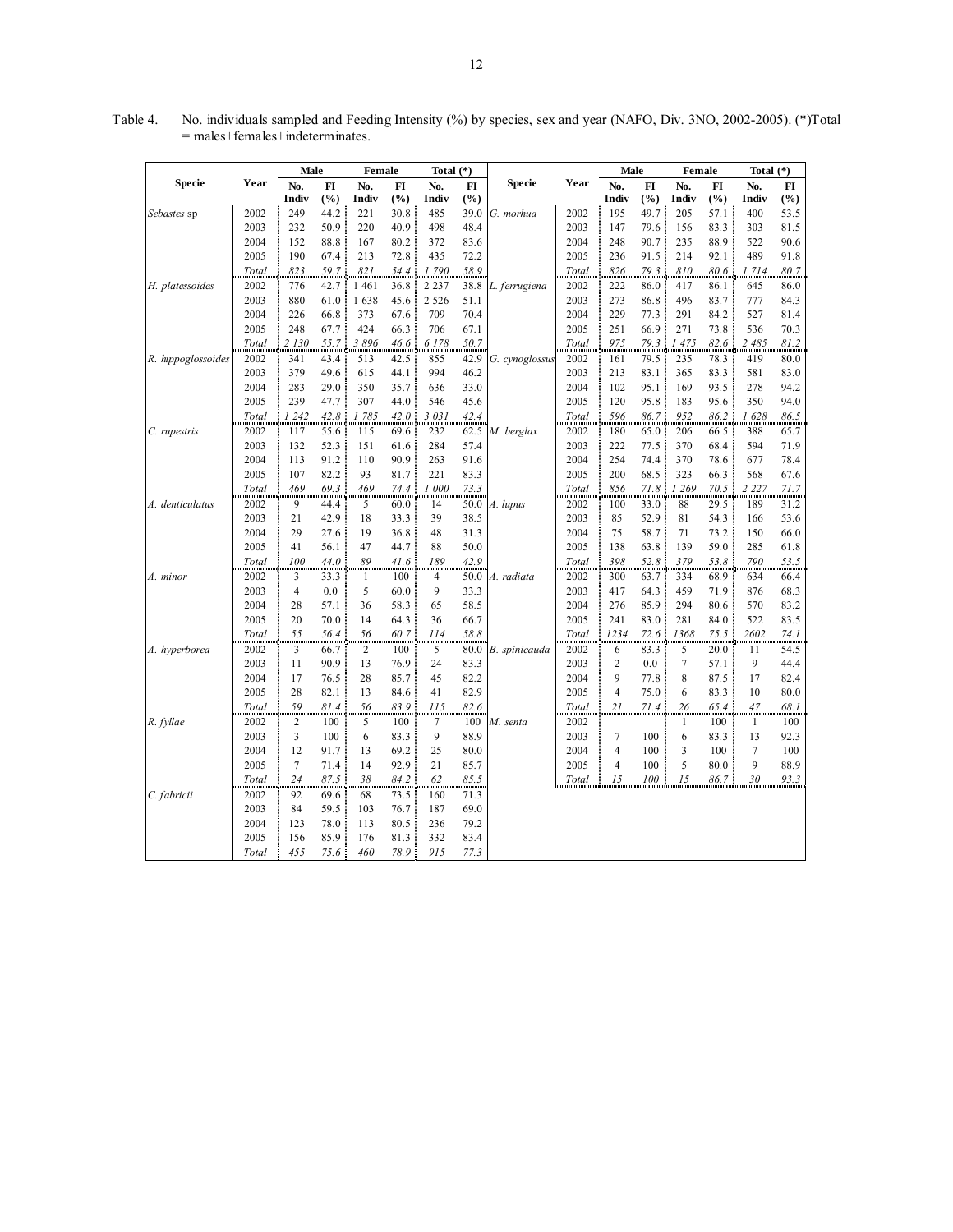Table 5. Niche breadth of each fish species and niche overlap in some fish species studied by depth range (NAFO, Div. 3NO, 2002-2005). Value marked indicates extreme values of niche breadth index using the three measures and mean.

| Niche breadth (Levins' Measure, $B$ ) |       |      |      | <b>Mean Niche</b> |
|---------------------------------------|-------|------|------|-------------------|
| <b>Species</b>                        | B(I)  | B(2) | B(3) | <b>Breadth</b>    |
| Rajella fyllae                        | 1.57  | 2.91 | 1.32 | 1.9               |
| Glyptocephalus cynoglossus            | 1.90  | 2.89 | 1.28 | 2.0               |
| Coryphaenoides rupestris              | 4.97  | 1.29 | 1.83 | 2.7               |
| Anarhichas denticulatus               | 2.52  | 2.17 | 3.44 | 2.7               |
| Limanda ferruginea                    | 4.38  | 3.52 | 1.43 | 3.1               |
| Anarhichas minor                      | 4.38  | 3.66 | 1.86 | 3.3               |
| Bathyraja spinicauda                  | 5.26  | 4.27 | 0.50 | 3.3               |
| Hipoglossoides platessoides           | 5.06  | 1.59 | 3.87 | 3.5               |
| Amblyraja radiata                     | 3.94  | 4.07 | 3.94 | 4.0               |
| Malacoraja senta                      | 9.40  | 2.58 | 0.40 | 4.1               |
| Gadus morhua                          | 5.04  | 3.92 | 4.02 | 4.3               |
| Sebastes sp                           | 8.65  | 2.17 | 2.27 | 4.4               |
| Amblyraja hyperborea                  | 9.39  | 4.49 | 0.90 | 4.9               |
| Anarhichas lupus                      | 6.93  | 4.99 | 3.11 | 5.0               |
| Macrourus berglax                     | 7.00  | 5.55 | 3.11 | 5.2               |
| Reinhardtius hippoglossoides          | 7.35  | 4.72 | 7.18 | 6.4               |
| Cestroscyllium fabricii               | 11.58 | 8.67 | 3.50 | 7.9               |

B (1): using diet measures in percentage of total weight

B (2): using diet measures in percentage of total number

B (3): using diet measures in percentage of occurrence

Mean Niche Breadth: mean of the three previous values

|                 | Niche overlap (Simplified Morisita Index, $C_H$ ) |                              |                                    |
|-----------------|---------------------------------------------------|------------------------------|------------------------------------|
| Depth range (m) | $R.$ fyllae -<br>G.<br>cynoglossus                | G. morhua -<br>A.<br>radiata | H. platessoides -<br>L. ferruginea |
| < 199           | 0.99                                              | 0.94                         | 0.86                               |
| 200-399         |                                                   | 0.69                         |                                    |
| 400-599         | 0.91                                              | 0.89                         |                                    |
| 600-799         | 0.87                                              | 0.65                         |                                    |
| 800-999         |                                                   | 0.19                         |                                    |
| 1000-1199       | 0.99                                              | 0.72                         |                                    |
| >1200           | 0.99                                              | 0.04                         |                                    |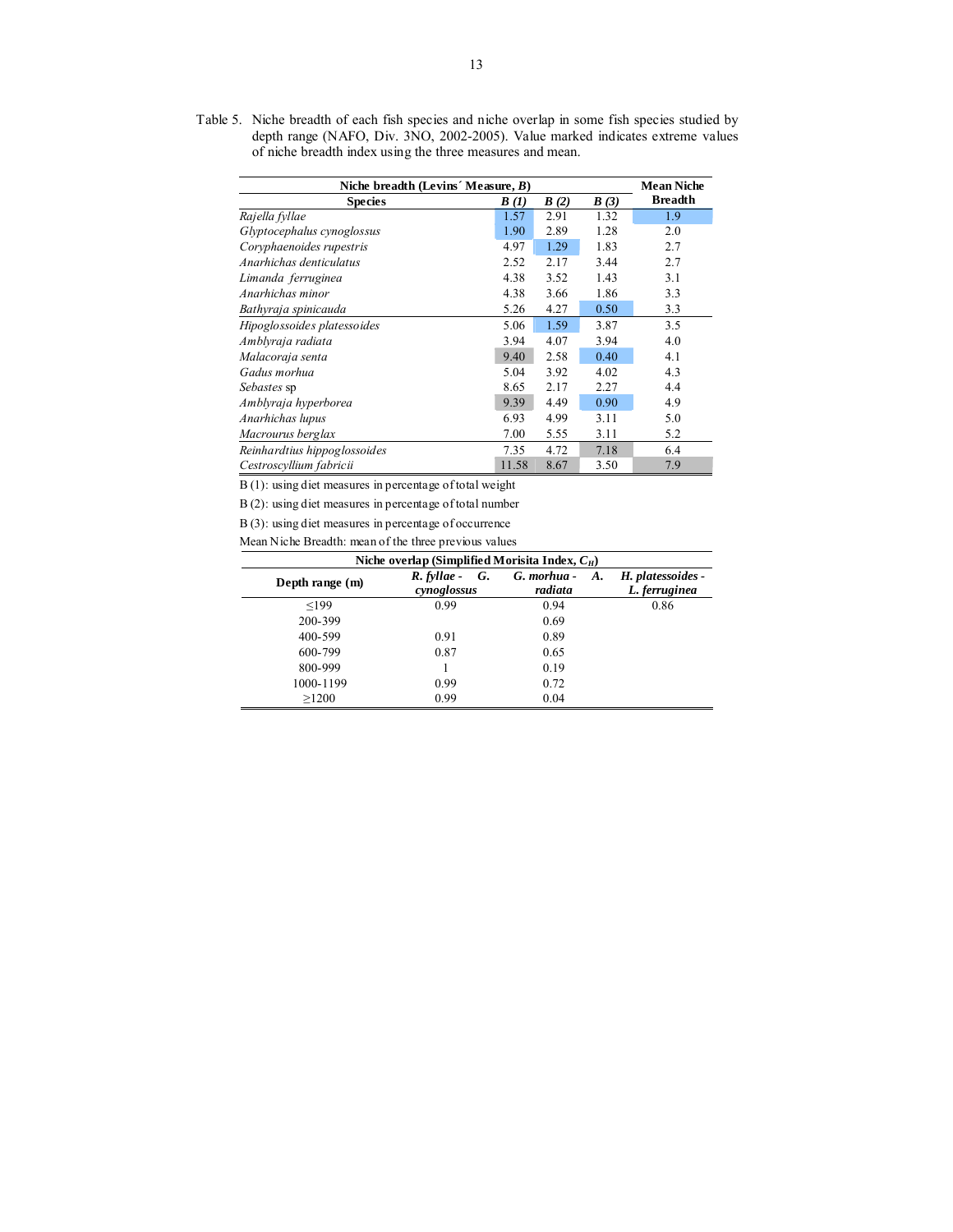|                             |           | G.     | A.                       | L.               | $M_{\cdot}$ | A.               | <b>A.</b> | Н.               | A.         | A.      | G.        | С.       | <b>Sebastes</b>  | $M_{\cdot}$ | $\overline{R}$ .           | B.     |              |
|-----------------------------|-----------|--------|--------------------------|------------------|-------------|------------------|-----------|------------------|------------|---------|-----------|----------|------------------|-------------|----------------------------|--------|--------------|
| Prey                        | R. fyllae |        | cynoglossus denticulatus | ferruginea       | berglax     | lupus            | minor     | platessoides     | hyperborea | radiata | $m$ orhua | fabricii | sp               | senta       | hippoglossoides spinicauda |        | C. rupestris |
| <b>Other Groups (total)</b> | 80.8      | 78.1   | 63.0                     | 24.0             | 45.2        | 19.0             | 0.1       | 4.2              | 4.7        | 5.3     | 1.6       | 14.6     | 9.6              | 2.7         | 0.3                        | 1.4    | $0.7\,$      |
| Annelida                    | 79.5      | 76.9   | $\ast$                   | 15.4             | 11.6        | $\ast$           | $\ast$    | $\ast$           | 4.2        | 4.3     | $\ast$    | $\ast$   | $\ast$           | 2.7         | $\ast$                     | $\ast$ | $\ast$       |
| Anthozoa                    |           | $\ast$ |                          | 7.5              | $\ast$      | $\ast$           | $\ast$    | $\ast$           |            | $\ast$  | $\ast$    |          |                  |             |                            |        |              |
| Aphroditidae                |           | $\ast$ |                          |                  | $\ast$      | 3.2              |           | *                |            | $\ast$  | $\ast$    |          |                  |             |                            |        |              |
| Ascidiae                    |           | $\ast$ |                          | 1.0              | $\ast$      | $\ast$           |           | $\ast$           |            |         | $\ast$    |          |                  |             |                            |        |              |
| Bryozoa                     | 1.3       |        |                          |                  |             |                  |           |                  |            |         |           |          |                  |             |                            |        |              |
| Chaetognatha                |           | $\ast$ | $\ast$                   | $\ast$           | 0.0         | $\ast$           |           | $\ast$           | $\ast$     | $\ast$  | $\ast$    | $\ast$   | 1.6              |             |                            |        |              |
| Cnidaria                    |           |        |                          | $\ast$           |             |                  |           |                  |            |         | 0.0       |          |                  |             |                            |        |              |
| Ctenophora                  |           | $\ast$ | 59.7                     | $\ast$           | $\ast$      | 15.4             |           | 2.5              |            | $\ast$  | $\ast$    | 1.1      | 4.7              |             |                            |        |              |
| Priapulida                  |           |        |                          |                  |             |                  |           |                  |            |         |           |          |                  |             |                            |        |              |
| Porifera                    |           |        |                          |                  | $\ast$      |                  |           | $\ast$           |            |         | $\ast$    |          |                  |             | $\ast$                     |        |              |
| Scyphozoa                   |           | $\ast$ | 3.1                      |                  | 32.7        |                  |           |                  | $\ast$     | $\ast$  | $\ast$    | 13.4     | 3.3              |             | $\ast$                     | $\ast$ |              |
| Picnogonidae                |           |        |                          |                  | $\ast$      |                  |           |                  |            |         | $\ast$    |          |                  |             |                            |        |              |
| Sipunculida                 |           | $\ast$ |                          | $\ast$           | $\ast$      |                  |           | $\ast$           |            |         | $\ast$    |          |                  |             |                            |        |              |
| Mollusca (total)            |           | 0.9    | 0.3                      | 2.1              | 6.4         | 48.3             | 0.7       | 14.2             | 2,4        | 0.4     | 3.2       | 6.5      | 1.6              |             | 18.4                       | 3.3    | 2.4          |
| Polyplacophora              |           |        |                          |                  |             | $\ast$           |           |                  |            |         |           |          |                  |             |                            |        |              |
| Gastropoda (total)          |           | 0.0    |                          | 0.1              | 1.1         | 45.0             | 0.7       | $\overline{0.2}$ |            | 0.2     | 0.3       | 0.1      | 0.1              |             |                            |        |              |
| Buccinum sp                 |           |        |                          |                  |             | 19.8             |           |                  |            | $\ast$  |           |          |                  |             |                            |        |              |
| Scaphopoda                  |           | $\ast$ |                          |                  |             |                  |           |                  |            |         |           |          |                  |             |                            |        |              |
| Opisthobranchia             |           |        |                          |                  |             | $\ast$           |           | $\ast$           |            |         |           |          |                  |             |                            |        |              |
| Gastropoda indet.           |           | $\ast$ |                          | 0.1              | 1.1         | 25.2             | $\ast$    | $\ast$           |            | $\ast$  | $\ast$    | $\ast$   | $\ast$           |             |                            |        |              |
| Bivalvia (total)            |           | 0.7    |                          | $\overline{1.9}$ | 0.7         | $\overline{3.3}$ | 0.0       | <b>14.0</b>      |            | 0.0     | 0.6       |          |                  |             |                            | 0.5    |              |
| Bivalvia indet.             |           | $\ast$ |                          | 1.8              | $\ast$      | 2.7              |           | 7.3              |            | $\ast$  | $\ast$    |          |                  |             |                            | *      |              |
| Lutraria sp                 |           |        |                          | $\ast$           |             |                  |           | 6.7              |            |         | $\ast$    |          |                  |             |                            |        |              |
| Pectinidae                  |           | $\ast$ |                          |                  |             | $\ast$           | $\ast$    |                  |            |         |           |          |                  |             |                            |        |              |
| Cephalopoda (total)         |           |        | 0.3                      | 0.2              | 4.5         |                  |           | 0.0              | 2.4        | 0.2     | 2.3       | 6.4      | $\overline{1.5}$ |             | 18.4                       | 2.8    | 2.4          |
| Semirossia sp               |           |        |                          |                  | $\ast$      |                  |           |                  |            |         |           |          |                  |             |                            |        |              |
| Sepiolidae                  |           |        |                          |                  |             |                  |           |                  |            |         |           |          | $\ast$           |             |                            |        |              |
| Illex illecebrosus          |           |        |                          |                  | $\ast$      |                  |           |                  | $\ast$     | $\ast$  | 1.0       | 1.0      |                  |             | 1.0                        |        |              |
| Octopoda                    |           |        | $\ast$                   |                  | $\ast$      |                  |           |                  | 1.3        | $\ast$  |           | $\ast$   |                  |             |                            |        |              |
| Histioteuthis sp            |           |        |                          |                  |             |                  |           |                  |            |         |           |          |                  |             | $\ast$                     |        |              |
| Bathypolypus arcticus       |           |        |                          |                  |             |                  |           |                  |            | $\ast$  |           |          |                  |             |                            |        |              |
| Bathypolypus sp             |           |        |                          |                  | 1.1         |                  |           |                  |            |         |           |          |                  |             |                            |        |              |
| Oegopsida                   |           |        |                          |                  | 1.7         |                  |           |                  |            | $\ast$  | $\ast$    | $\ast$   | $\ast$           |             | 7.4                        |        |              |
| Unid. Dec. Cephal.          |           |        |                          |                  |             |                  |           |                  |            |         |           | $\ast$   |                  |             | 5.2                        | 2.8    | 1.2          |
| Unid. Cephalopoda           |           |        |                          | 0.2              | $\ast$      |                  |           | $\ast$           | $\ast$     | $\ast$  | 1.0       | 4.4      | 1.0              |             | 4.1                        |        | 1.3          |
| Echinodermata (total)       |           | 4.6    | 2.7                      | 1.3              | 2.1         | 15.9             | 64.8      | 14.1             |            | 0.1     | 0.6       | 0.0      |                  |             |                            |        |              |
| Asteroidea                  |           |        | $\ast$                   |                  | $\ast$      | $\ast$           | 13.7      |                  |            | $\ast$  |           |          |                  |             |                            |        |              |
| Crinoidea                   |           |        |                          | $\ast$           |             |                  |           | $\ast$           |            |         |           |          |                  |             |                            |        |              |
| Echinoidea                  |           |        |                          | $\ast$           | $\ast$      | $\ast$           |           |                  |            | $\ast$  | $\ast$    |          |                  |             |                            |        |              |
| Echinarachnius parma        |           |        |                          |                  |             | 6.4              | 41.0      | 4.6              |            |         |           |          |                  |             |                            |        |              |
| Holothurioidea              |           |        |                          |                  | $\ast$      | $\ast$           |           | $\ast$           |            | $\ast$  | *         |          |                  |             |                            |        |              |
| Ophiuroidea                 |           | 4.6    | 2.1                      | *                | 1.0         | 4.4              | 6.9       | 9.3              |            |         | $\ast$    | $\ast$   |                  |             |                            |        |              |
| Unid. Echinodermata         |           |        | $\ast$                   | $\ast$           | $\ast$      | 4.3              | 3.2       |                  |            |         | $\ast$    | $\ast$   |                  |             |                            |        |              |

Table 6. Prey (% weight) by fish species (NAFO, Div. 3NO, 2002-05). (\*) means <1%.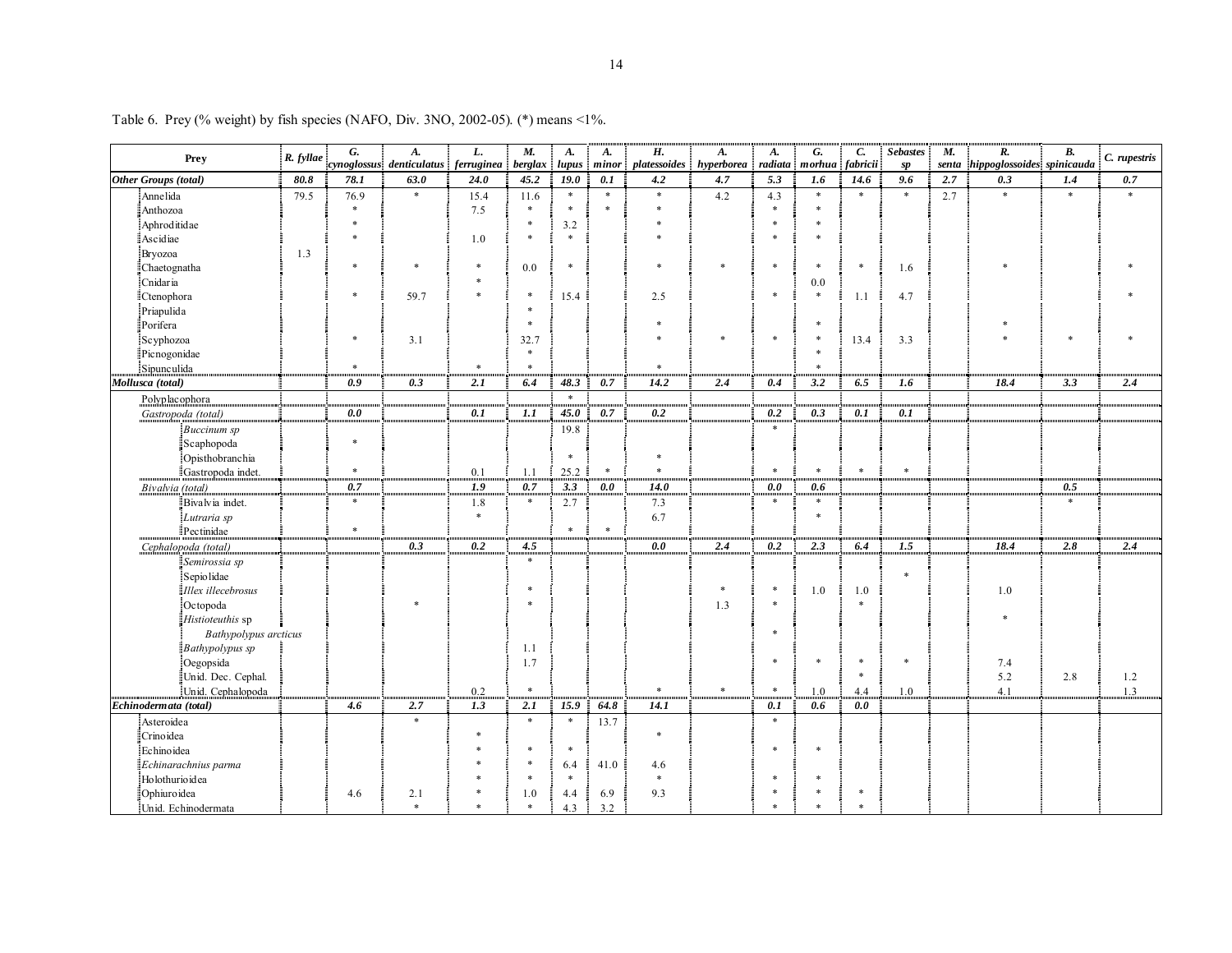| Prey                      | $\boldsymbol{R}$ . | G.     | A.<br>$\left  fyl$ lae $\right $ cynoglossus $\left  \right $ denticulatus $\left  \right $ ferruginea | L.     | M.<br>berglax | A.<br>lupus | <b>A.</b><br>minor | Н.<br>platessoides hyperborea radiata morhua | A.     | A.     | G.     | $\boldsymbol{C}$<br>fabricii | <b>Sebastes</b><br>sp | M.<br>senta   | R.<br>$\left\  hip poglos soides \right\  spinicauda \left\ $ | В.     | C.<br>rupestris |
|---------------------------|--------------------|--------|--------------------------------------------------------------------------------------------------------|--------|---------------|-------------|--------------------|----------------------------------------------|--------|--------|--------|------------------------------|-----------------------|---------------|---------------------------------------------------------------|--------|-----------------|
| Crustacea (total)         | 13.2               | 11.5   | 6.3                                                                                                    | 26.7   | 17.6          | 13.6        | 7.0                | 14.1                                         | 25.2   | 34.3   | 30.6   | 48.1                         | 68.9                  | 71.5          | 9.3                                                           | 4.7    | 94.1            |
| Cumacea                   |                    | $\ast$ |                                                                                                        | $\ast$ | $\ast$        |             |                    | $\ast$                                       |        | $\ast$ |        |                              | $\ast$                |               |                                                               |        |                 |
| Euphausiacea              | $\ast$             | $\ast$ | $\ast$                                                                                                 | $\ast$ | $\ast$        | $\ast$      | $\ast$             | $\ast$                                       | 4.0    | $\ast$ | 1.0    | 3.3                          | 19.8                  | $\frac{1}{2}$ |                                                               | $\ast$ |                 |
| Isopoda                   |                    | $\ast$ |                                                                                                        | $\ast$ | $\ast$        | $\ast$      |                    | $\ast$                                       |        | $\ast$ | $\ast$ |                              |                       |               |                                                               | $\ast$ |                 |
| Maxilopoda (total)        |                    | 0.0    |                                                                                                        | 0.0    | 0.0           | 0.0         |                    | 0.0                                          |        | 0.0    | 0.0    |                              | 10.5                  |               | 0.0                                                           |        | 28.3            |
| Copepoda                  |                    | $\ast$ |                                                                                                        | $\ast$ | $\ast$        | $\ast$      |                    | $\ast$                                       |        | $\ast$ | $\ast$ |                              | 10.5                  |               | $\ast$                                                        |        | 28.3            |
| Unid. Maxilopoda          |                    |        |                                                                                                        |        |               |             |                    |                                              |        |        | $\ast$ |                              |                       |               |                                                               |        |                 |
| Mysidacea                 | $\ast$             | $\ast$ |                                                                                                        | 7.5    | $\ast$        | $\ast$      |                    | 9.7                                          | 4.2    | $\ast$ | 1.6    | $\ast$                       | 1.0                   | 5.3           | $\ast$                                                        | $\ast$ | $\ast$          |
| Ostracoda                 |                    |        |                                                                                                        |        |               |             |                    |                                              |        |        |        |                              |                       |               |                                                               |        |                 |
| Amphipoda (total)         | 9.6                | 10.6   | 4.8                                                                                                    | 18.4   | 1.3           | 0.4         | 0.0                | 1.7                                          | 5.1    | 4.1    | 8.4    | 0.1                          | 21.4                  | 9.9           | 2.0                                                           | 2.6    | 0.9             |
| Gammaridea                | 5.4                | 10.5   |                                                                                                        | 18.0   | $\ast$        | $\ast$      |                    | 1.3                                          | $\ast$ | 3.5    | 1.9    | $\ast$                       | $\ast$                | 9.4           | $\ast$                                                        | 1.6    | $\ast$          |
| Caprellidae               |                    | $\ast$ | $\ast$                                                                                                 | $\ast$ | $\ast$        | $\ast$      |                    | $\ast$                                       |        | $\ast$ | 1.5    |                              | $\ast$                |               |                                                               |        |                 |
| Hyperiidea                | 4.2                | $\ast$ | 4.6                                                                                                    | $\ast$ | $\ast$        | *           | $\ast$             |                                              | 4.6    | $\ast$ | 5.0    | $\ast$                       | 21.2                  | $\ast$        | 1.9                                                           | 1.0    |                 |
| Unid. Amphipoda           |                    | $\ast$ |                                                                                                        | $\ast$ |               | $\ast$      |                    | $\ast$                                       |        | $\ast$ |        |                              |                       |               |                                                               |        |                 |
| Decapoda Natantia (total) | 2.7                |        | 1.1                                                                                                    | 0.0    | 12.6          | 0.5         | 0.4                | 0.3                                          | 6.4    | 1.7    | 6.5    | 29.8                         | 12.8                  | 23.2          | 5.5                                                           | 1.2    | 39.1            |
| Acanthephyra pelagica     |                    |        |                                                                                                        |        |               |             |                    |                                              | 1.1    |        |        | 1.3                          | $\ast$                |               |                                                               |        |                 |
| Acanthephyra purpurea     |                    |        | $\ast$                                                                                                 |        |               |             |                    |                                              |        |        |        | $\ast$                       |                       |               |                                                               |        |                 |
| Acanthephyra sp           |                    |        |                                                                                                        |        | $\ast$        |             |                    |                                              | 1.1    |        | *      | 11.7                         | $\ast$                |               |                                                               |        | 2.1             |
| Argis dentata             |                    |        |                                                                                                        |        |               |             |                    |                                              |        |        |        |                              |                       | 5.3           |                                                               |        |                 |
| Metacrangon jacqueti      |                    |        |                                                                                                        |        |               | $\ast$      |                    |                                              |        |        |        |                              |                       |               |                                                               |        |                 |
| Gennades sp               |                    |        |                                                                                                        |        |               |             |                    |                                              | $\ast$ |        |        |                              | $\ast$                |               |                                                               |        |                 |
| Lebbeus polaris           |                    |        |                                                                                                        |        |               | $\ast$      |                    |                                              |        | $\ast$ | $\ast$ |                              |                       |               |                                                               |        |                 |
| Pandalus borealis         |                    |        |                                                                                                        | $\ast$ | 1.8           | $\ast$      | 0.4                |                                              |        | $\ast$ | 5.0    | $\ast$                       | 2.5                   | 3.0           |                                                               |        |                 |
| Pandalus montagui         |                    |        |                                                                                                        |        |               | $\ast$      |                    |                                              |        |        |        |                              |                       |               |                                                               |        |                 |
| Pandalus propinquus       |                    |        |                                                                                                        |        |               |             |                    |                                              |        | $\ast$ |        |                              | $\ast$                | 3.3           |                                                               |        |                 |
| Pasiphaeidae              | 1.2                |        |                                                                                                        |        | $\ast$        |             |                    |                                              |        |        |        | 3.1                          | 3.3                   |               | 1.0                                                           |        | 6.2             |
| Pasiphaea tarda           |                    |        |                                                                                                        |        | 8.9           |             |                    |                                              |        |        |        | 7.8                          | $\ast$                |               | 4.0                                                           |        | 27.8            |
| Pontophilus norvegicus    |                    |        |                                                                                                        |        |               |             |                    |                                              |        |        |        |                              | $\ast$                | 7.5           |                                                               |        |                 |
| Sabinea hystrix           |                    |        |                                                                                                        |        |               |             |                    |                                              |        |        |        |                              |                       |               |                                                               |        |                 |
| Sergestes arcticus        | 1.6                |        |                                                                                                        |        | $\ast$        | $\ast$      |                    |                                              | 1.7    | $\ast$ |        | 2.1                          | 4.2                   | 1.3           |                                                               | 1.0    | 1.5             |
| Sergia robusta            |                    |        |                                                                                                        |        |               |             |                    |                                              |        |        |        | 1.4                          | $\ast$                |               |                                                               |        |                 |
| Spirontocaris lilljeborgi |                    |        |                                                                                                        |        |               |             |                    |                                              |        |        |        |                              |                       |               |                                                               |        |                 |
| Spirontocaris spinosus    |                    |        |                                                                                                        |        | $\ast$        |             |                    |                                              |        | $\ast$ |        |                              |                       |               |                                                               |        |                 |
| Unid. and dig. Natantia   |                    |        | $\ast$                                                                                                 | $\ast$ | $\ast$        |             |                    | $\ast$                                       | 1.5    | $\ast$ | $\ast$ | 1.9                          | $\ast$                | 2.7           | $\ast$                                                        |        |                 |
| Decapoda Reptantia        |                    |        |                                                                                                        |        |               |             |                    |                                              |        |        |        | $\ast$                       |                       |               |                                                               |        |                 |
| Decapoda Brach. (total)   |                    | 0.0    | 0.2                                                                                                    | 0.1    | 1.5           | 4.1         | 6.4                | 1.5                                          | 1.2    | 26.5   | 12.3   | 0.1                          | 0.1                   | 25.1          |                                                               | 0.1    |                 |
| Chionocetes opilio        |                    |        | $\ast$                                                                                                 | $\ast$ | 1.0           | 2.3         | 4.1                | 1.3                                          |        | 23.2   | 10.8   |                              |                       | 23.2          |                                                               |        |                 |
| Neolithodes grimaldi      |                    |        |                                                                                                        |        |               |             |                    |                                              | 1.2    |        |        |                              |                       |               |                                                               |        |                 |
| Hyas sp                   |                    |        | $\ast$                                                                                                 |        | $\ast$        | 1.8         | 2.3                | *                                            |        | 2.9    | 1.2    |                              |                       | 1.5           |                                                               |        |                 |
| Unid. and dig. Brachyura  |                    | $\ast$ |                                                                                                        | $\ast$ | $\ast$        | $\ast$      |                    | $\ast$                                       |        | $\ast$ | $\ast$ | $\ast$                       | $\ast$                | $\ast$        |                                                               | $\ast$ |                 |
| Dec. Anomura (Pag.)       |                    |        |                                                                                                        | $\ast$ |               | 8.5         |                    | $\ast$                                       |        | 1.1    | $\ast$ |                              |                       | $\ast$        |                                                               |        |                 |
| Unid. and dig. Crustacea  | $\ast$             | $\ast$ | $\ast$                                                                                                 | $\ast$ | $\ast$        | $\ast$      | $\ast$             | $\ast$                                       | 1.7    | $\ast$ | $\ast$ | 6.6                          | 2.5                   | 5.1           | $\ast$                                                        | $\ast$ | 24.4            |

Table 6 (cont.). Prey (% weight) by fish species (NAFO, Div. 3NO, 2002-05). (\*) means <1%.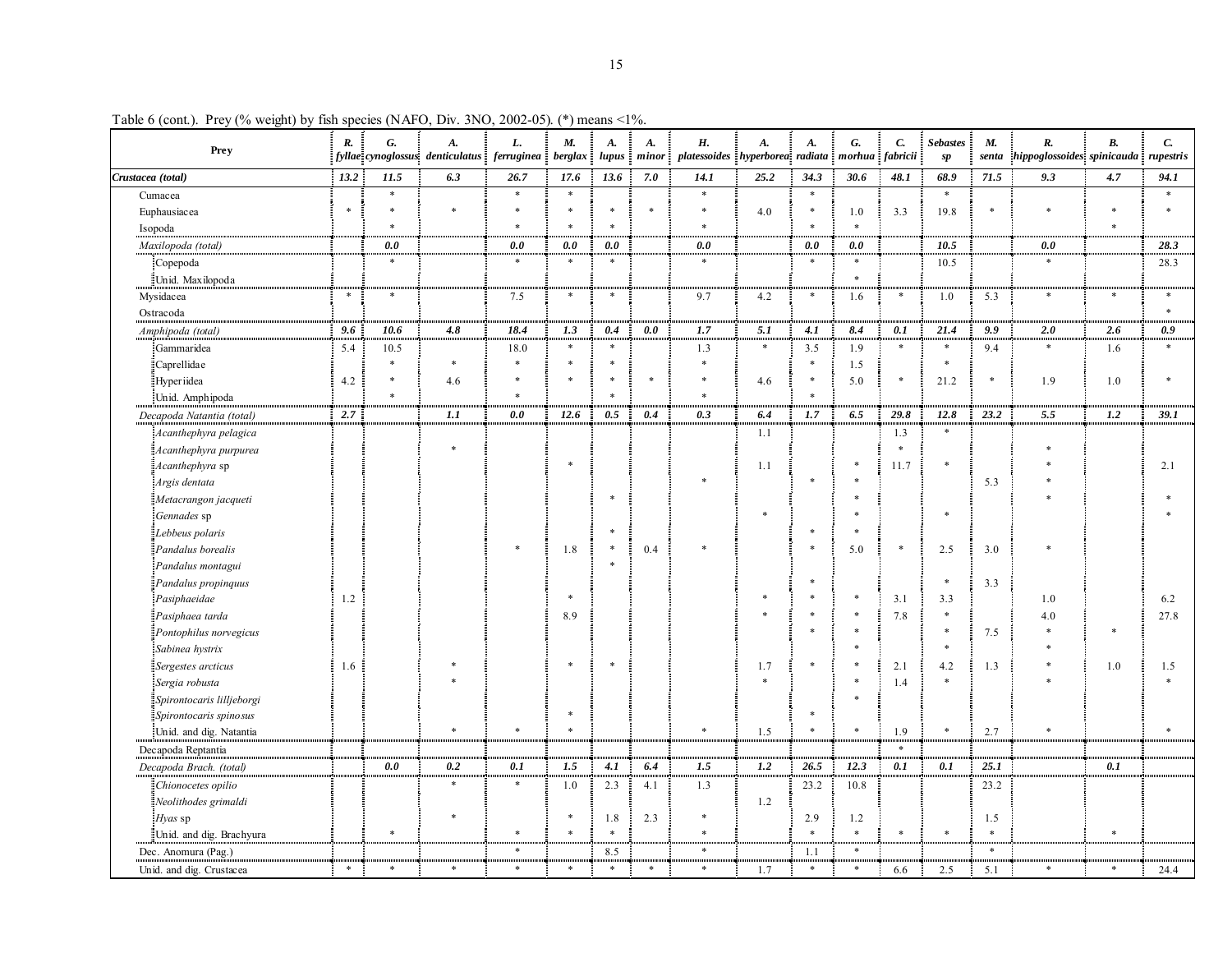Table 6 (cont.). Prey (% weight) by fish species (NAFO, Div. 3NO, 2002-05). (\*) means <1%.

|                                        | $\overline{R}$ . | G.                 | A.                   | L.                 | M.              | A.            | A.             | Н.                              | A.                    | A.              | G.                     | C.                   | <b>Sebastes</b>     | M.            | R.                      | <b>B.</b>          | C.               |
|----------------------------------------|------------------|--------------------|----------------------|--------------------|-----------------|---------------|----------------|---------------------------------|-----------------------|-----------------|------------------------|----------------------|---------------------|---------------|-------------------------|--------------------|------------------|
| Pisces (total)                         | fyllae           | cynoglossus<br>4.0 | denticulatus<br>25.8 | ferruginea<br>44.6 | berglax<br>27.7 | lupus<br>2.4  | minor<br>27.4  | platessoides hyperborea<br>53.0 | 43.4                  | radiata<br>58.1 | $m on$<br>63.5         | fabricii<br>23.6     | $\emph{sp}$<br>19.6 | senta<br>25.6 | hippoglossoides<br>69.5 | spinicauda<br>90.4 | rupestris<br>1.8 |
| Aspidophoroides monopterygius          |                  |                    |                      |                    |                 |               |                |                                 |                       | $\ast$          |                        |                      |                     |               |                         |                    |                  |
| Ammodytes dubius                       |                  | 3.6                |                      | 41.0               | 4.9             | $\ast$        |                | 39.3                            |                       | 42.8            | 39.7                   | ×                    | 1.7                 |               | 3.9                     |                    |                  |
| Ammodytes sp                           |                  |                    |                      |                    |                 | $\pm$         |                |                                 |                       | $\ast$          |                        |                      |                     |               |                         |                    |                  |
| Anarhichas denticulatus                |                  |                    |                      |                    |                 |               |                |                                 |                       | $\ast$          |                        |                      |                     |               |                         |                    |                  |
| Anarhichas lupus                       |                  |                    |                      |                    | $\ast$          |               |                |                                 |                       | $\ast$          |                        |                      |                     |               |                         |                    |                  |
| Anarhichas sp                          |                  |                    |                      |                    |                 |               |                |                                 |                       |                 | $\ast$                 |                      |                     |               |                         |                    |                  |
| Antimora rostrata                      |                  |                    |                      |                    |                 |               |                |                                 |                       |                 |                        |                      |                     |               | 3.9                     |                    |                  |
| Argyropelecus hemigymnus               |                  |                    |                      |                    |                 |               |                |                                 |                       |                 |                        |                      | $\ast$              | 3.8           |                         |                    |                  |
| Artedie llus atlanticus                |                  |                    |                      |                    |                 |               |                |                                 |                       | $\ast$          | $\ast$                 |                      |                     |               |                         |                    |                  |
| <b>Batilagus</b> euriops               |                  |                    |                      |                    |                 |               |                |                                 |                       |                 |                        | ÷                    |                     |               |                         |                    |                  |
| Benthosema glaciale                    |                  |                    |                      |                    |                 |               |                |                                 |                       |                 | $\ast$                 |                      |                     |               |                         |                    |                  |
| Boreogadus saida                       |                  |                    |                      |                    |                 |               |                |                                 |                       | $\cdot$         |                        |                      |                     |               |                         |                    |                  |
| Borostomias antarcticus                |                  |                    |                      |                    |                 |               |                |                                 |                       |                 |                        |                      |                     |               |                         |                    |                  |
| Ceratias holboelli                     |                  |                    |                      |                    |                 |               |                |                                 |                       |                 |                        | ×                    |                     |               |                         | $1.0\,$            |                  |
| Ceratoscopelus maderensis              |                  |                    |                      |                    |                 |               |                |                                 |                       | $\ast$          |                        |                      |                     |               |                         |                    |                  |
| Chauliodus sloani                      |                  |                    |                      |                    |                 |               |                |                                 |                       |                 | ×                      |                      |                     |               |                         |                    |                  |
| Corypheanoides rupestris               |                  |                    |                      |                    | $\ast$          |               |                |                                 |                       |                 |                        | $\ast$               |                     |               | 2.3                     |                    |                  |
| Cottunculus microps                    |                  |                    |                      |                    |                 |               | $\ast$         |                                 | $\ast$                |                 |                        |                      |                     |               |                         |                    |                  |
| Cyclothone sp                          |                  |                    |                      |                    |                 |               |                |                                 |                       |                 |                        | ×                    |                     |               |                         |                    |                  |
| Gadus morhua                           |                  |                    |                      |                    |                 |               |                |                                 |                       |                 |                        |                      |                     |               |                         |                    |                  |
| Gaidropsarus ensis                     |                  |                    |                      |                    | 字               |               | 4.9            |                                 |                       | $\ast$          |                        |                      |                     |               | 6.2                     |                    | 1.6              |
| Glyptocephalus cynoglossus             |                  |                    |                      |                    |                 |               |                |                                 |                       | $\ast$          |                        |                      |                     |               |                         |                    |                  |
| Gonostomatidae                         |                  |                    |                      |                    |                 |               |                |                                 |                       |                 |                        | $\pm$                |                     |               |                         |                    |                  |
| Hippoglossoides platessoides           |                  |                    |                      |                    |                 | 享             |                |                                 |                       |                 | $\frac{1}{2}$          |                      |                     |               |                         |                    |                  |
| Fish larva                             |                  |                    |                      |                    |                 | $\pm$         |                |                                 |                       | ×               | $\ast$                 |                      |                     |               |                         |                    |                  |
| Leptagonus (agonus) decagonus          |                  |                    |                      |                    |                 |               |                |                                 |                       |                 |                        |                      |                     |               |                         |                    |                  |
| Limanda ferruginea                     |                  |                    |                      |                    | $\ast$          |               |                |                                 |                       | $\frac{1}{2}$   | $\mathcal{R}$          |                      |                     |               |                         |                    |                  |
| Liparidae                              |                  |                    |                      |                    |                 |               |                | 1.2                             |                       | ×               |                        |                      |                     | $\ast$        |                         |                    |                  |
| Lophius sp                             |                  |                    |                      |                    |                 |               |                |                                 |                       | ×               |                        |                      |                     |               |                         |                    |                  |
| Lumpenus lumpretaeformis               |                  |                    |                      |                    |                 |               |                |                                 |                       |                 | $\frac{1}{2}$          |                      |                     |               |                         |                    |                  |
| Lycodes polaris<br>Lycodes reticulatus |                  |                    |                      |                    |                 |               |                |                                 |                       |                 | $\frac{1}{2}$          |                      |                     |               |                         |                    |                  |
|                                        |                  |                    |                      |                    |                 |               |                | *                               |                       |                 | $\frac{1}{2}$          |                      |                     |               |                         |                    |                  |
| Lycodes sp<br>M. atlanticum            |                  |                    |                      |                    |                 |               |                |                                 |                       |                 |                        |                      |                     |               |                         |                    |                  |
| Macrourus berglax                      |                  |                    | 5.8                  |                    | $\ast$          |               |                |                                 | 7.2                   | $\ast$          | $\ast$                 |                      |                     |               | 1.6                     | 19.7               |                  |
| Macruridae                             |                  |                    |                      |                    | 1.6             |               |                |                                 |                       | $\ast$          |                        |                      | $\ast$              |               | 2.4                     | 4.2                |                  |
| Malacosteus niger                      |                  |                    |                      |                    |                 |               |                |                                 |                       |                 |                        |                      | $\ast$              |               | $\ast$                  |                    |                  |
| Mallotus villosus                      |                  |                    |                      | 0.3                | 7.5             | $\ast$        |                | 10.8                            |                       | 2.9             | 13.2                   |                      | 3.8                 | 7.5           | 30.4                    |                    |                  |
| Myctophidae                            |                  |                    |                      |                    |                 |               |                |                                 |                       | $\ast$          |                        |                      | 1.1                 |               | $\ast$                  |                    |                  |
| Nezumia bairdi                         |                  |                    |                      |                    | 2.4             |               |                |                                 | 2.5                   | $\ast$          | $\ast$                 |                      |                     |               | 1.6                     |                    |                  |
| Notolepis risso                        |                  |                    |                      |                    |                 |               |                |                                 |                       |                 |                        | $\ast$               |                     |               |                         |                    |                  |
| Phycis sp                              |                  |                    |                      |                    |                 |               |                |                                 |                       |                 |                        |                      |                     |               |                         |                    |                  |
| Pleuronectiformes                      |                  |                    |                      |                    |                 |               |                |                                 |                       | $\ast$          | $\ast$                 |                      |                     |               |                         |                    |                  |
| Protomyctophum arcticum                |                  |                    |                      |                    |                 |               |                |                                 |                       |                 |                        |                      |                     |               |                         |                    |                  |
| Rajidae                                |                  |                    |                      |                    |                 |               |                |                                 |                       | $\ast$          |                        |                      |                     |               |                         |                    |                  |
| Reinhardtius hippoglossoides           |                  |                    |                      |                    |                 |               |                |                                 |                       |                 | $\ast$                 |                      |                     |               |                         | 18.5               |                  |
| Sebastes marinus                       |                  |                    |                      | $\frac{1}{2}$      |                 |               |                |                                 |                       |                 |                        |                      |                     |               |                         |                    |                  |
| Sebastes sp                            |                  |                    | 18.3                 |                    |                 | $\ast$        | 17.0           |                                 | 12.5                  | 2.9             | 3.8                    | 5.0                  |                     |               |                         | 27.5               |                  |
| Serrivomer beani                       |                  |                    |                      |                    |                 |               |                |                                 |                       |                 |                        |                      |                     |               |                         |                    |                  |
| Stomias boa                            |                  |                    |                      |                    |                 |               |                |                                 |                       |                 |                        |                      | $\ast$              |               |                         |                    |                  |
| Synaphobranchus kaupi                  |                  |                    |                      |                    | 2.4             |               |                |                                 |                       |                 |                        |                      |                     |               |                         |                    |                  |
| Triglops murrayi                       |                  |                    |                      |                    |                 |               |                |                                 |                       | ×               | $\ast$                 |                      |                     |               |                         |                    |                  |
| Tryglops sp                            |                  |                    |                      |                    |                 |               |                |                                 |                       | $\ast$          | $\ast$<br>$\mathbf{r}$ |                      |                     |               |                         |                    |                  |
| Urophycis sp.                          |                  |                    |                      |                    |                 |               |                |                                 |                       |                 |                        |                      |                     |               |                         |                    |                  |
| Urophycis tenuis                       |                  | $\ast$             | $\frac{1}{2}$        |                    |                 | $\frac{1}{2}$ | 4.9<br>$\star$ | $\ast$                          |                       |                 |                        |                      |                     |               |                         |                    | $\frac{1}{2}$    |
| Unid. and dig. fish                    |                  | 0.7                |                      | 2.4                | 7.3             |               |                |                                 | 21.1                  | 4.8             | 3.5                    | 16.5                 | 10.1                | 13.4          | 15.0                    | 19.6               |                  |
| Other preys                            | "6.0"            |                    | "ï,")                | "ï."               | "ï,ö"           | 0.8           |                | "0.3"                           | 24.3                  | "ï.7"           | $0.6^{\circ}$          | "7.0"                | "0.4"               | 0.2           | "2.6                    | "0.2"              | "0.9"            |
| Offal                                  | $\ast$           |                    | 1.1                  | $\frac{1}{2}$      | $\ast$          | $\ast$        |                | $\ast$                          | 22.6<br>$\frac{1}{2}$ | 1.2<br>$\ast$   | *                      | 3.7<br>$\frac{1}{2}$ |                     |               | 2.1                     |                    |                  |
| Eggs<br>Vitelo                         | 2.7              |                    |                      |                    |                 |               |                |                                 |                       |                 |                        |                      |                     |               |                         |                    |                  |
| Vegetal                                |                  |                    |                      |                    |                 |               |                |                                 |                       |                 | $\frac{1}{2}$          |                      |                     |               |                         |                    |                  |
| Unidentified                           | 2.5              |                    |                      | 1.2                | 1.0             | $\ast$        |                |                                 | 1.4                   |                 |                        | 3.3                  |                     | $\ast$        |                         | $\ast$             |                  |
| No. indivs. sampled                    | 62               | 1628               | 189                  | 2485               | 2227            | 790           | 114            | 6178                            | 115                   | 2602            | 1714                   | 915                  | 1790                | 30            | 3031                    | 47                 | 1000             |
| No. of preys                           | 12               | 28                 | 28                   | 43                 | 59              | 46            | 19             | 56                              | 29                    | 78              | 76                     | 42                   | 43                  | 22            | 54                      | 21                 | 25               |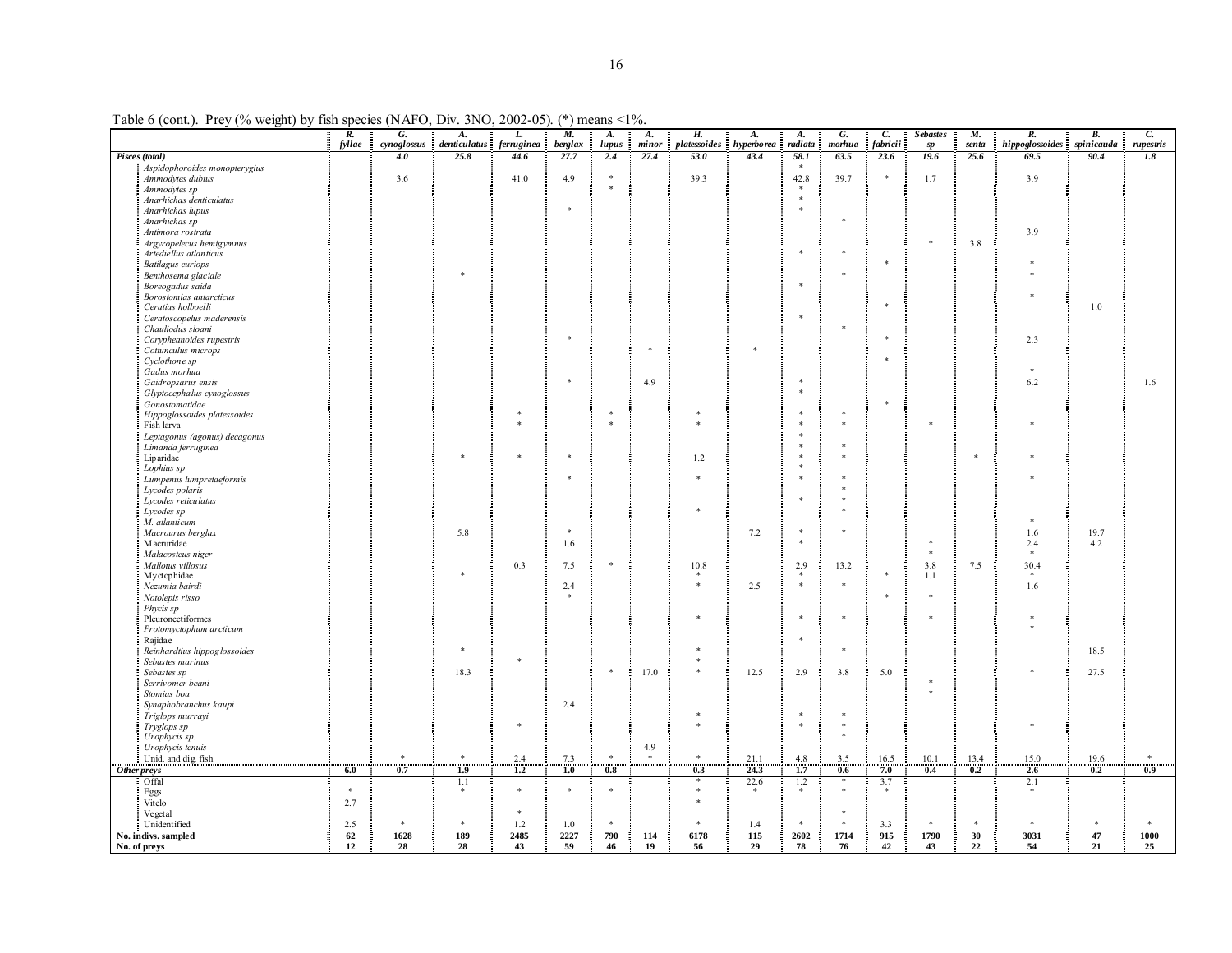

 Fig. 1. Depth (m), median, extreme values and outliers of samplings of each fish species (NAFO, Div. 3NO, 2002-2005).



Fig 2. Feeding Intensity (%FI) by size range (cm) in each fish species (NAFO, Div. 3NO, 2002-2005).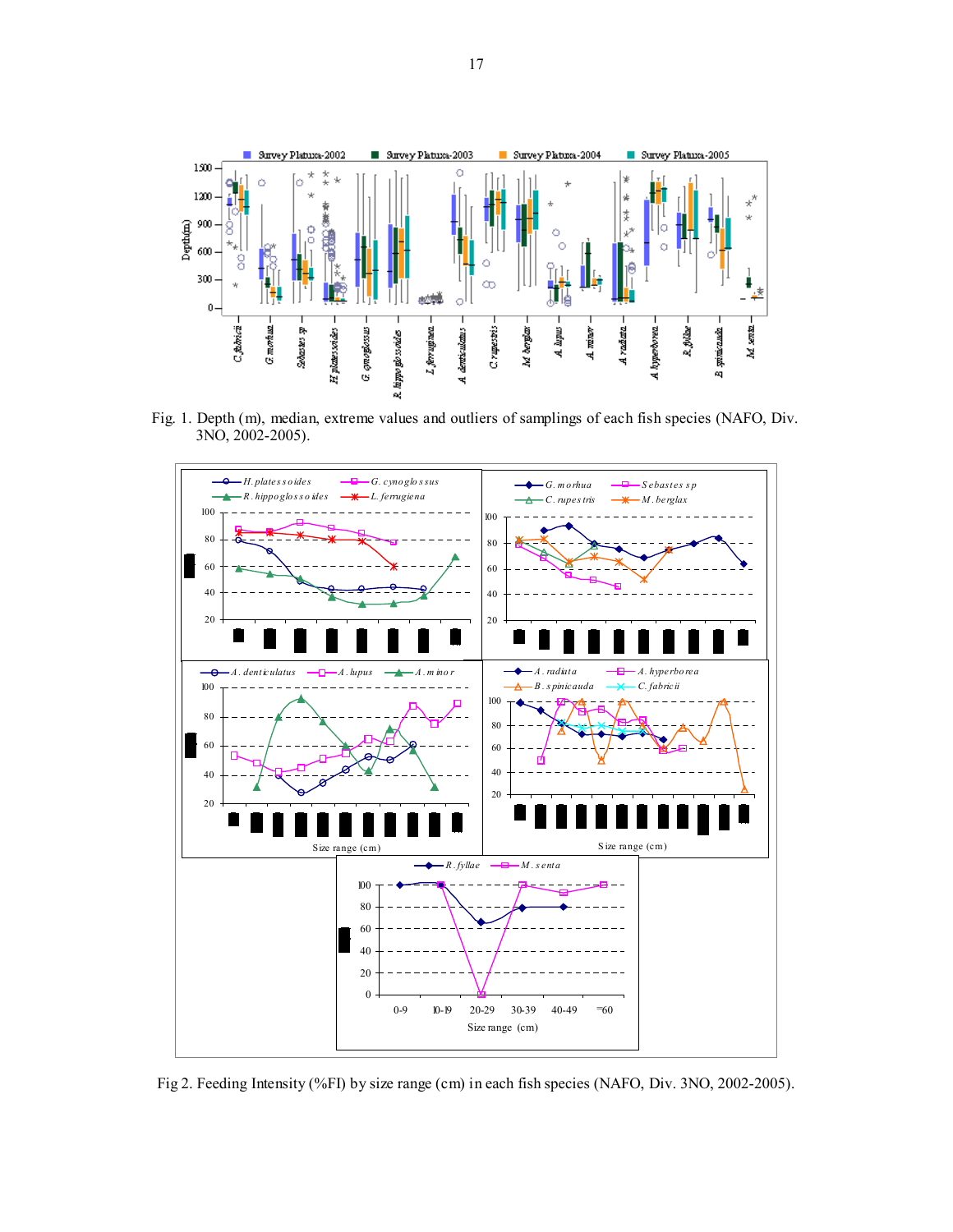

Fig. 3. Feeding Intensity (%FI) by depth range (m) in each fish species (NAFO, Div. 3NO, 2002-2005).



Fig. 4. Weigh (%) of the group prey in each fish species (NAFO, Div. 3NO, 2002-2005).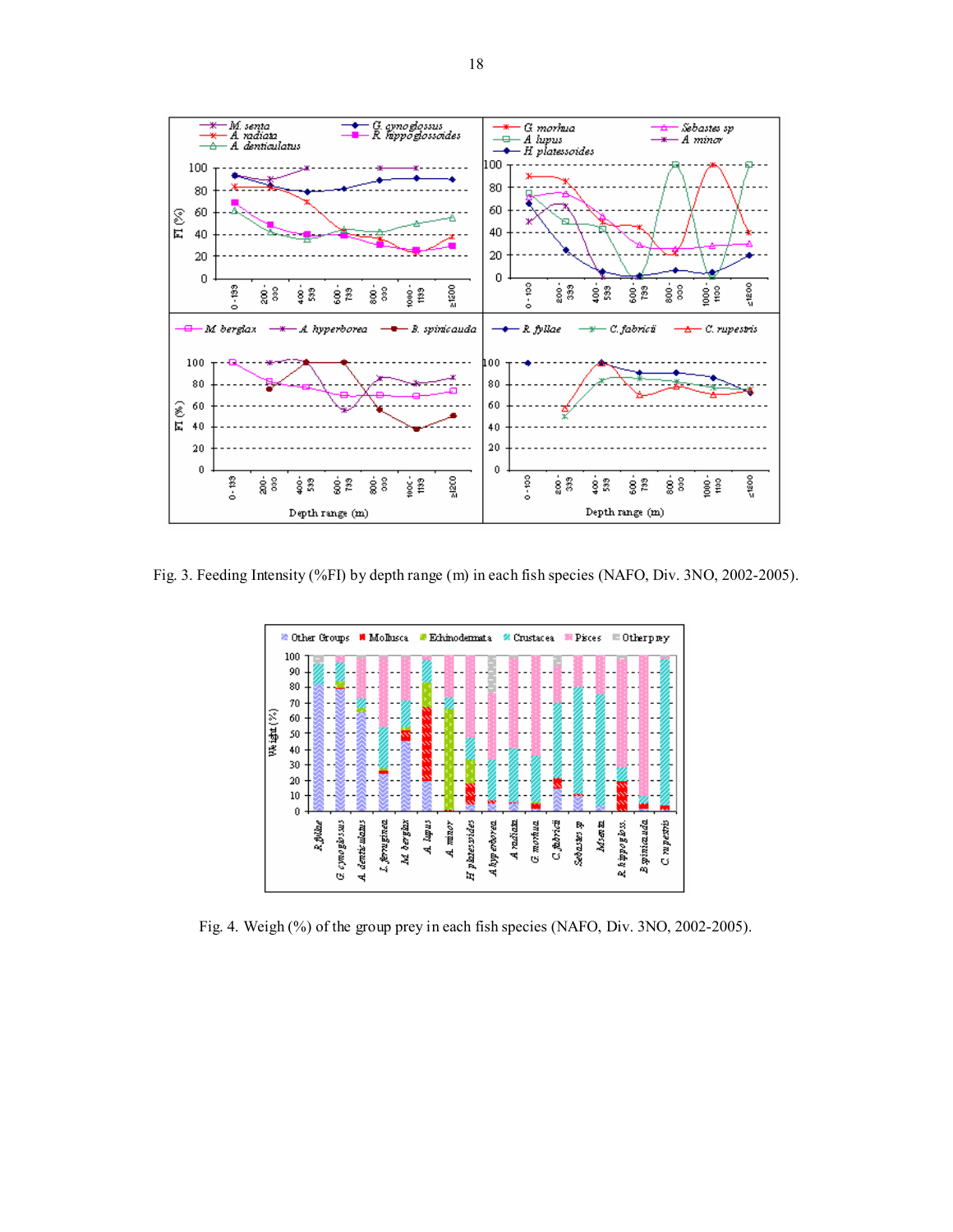

Fig. 5. Weigh (%) of the main prey in each predator species by size range (cm) (NAFO, Div. 3NO, 2002-2005).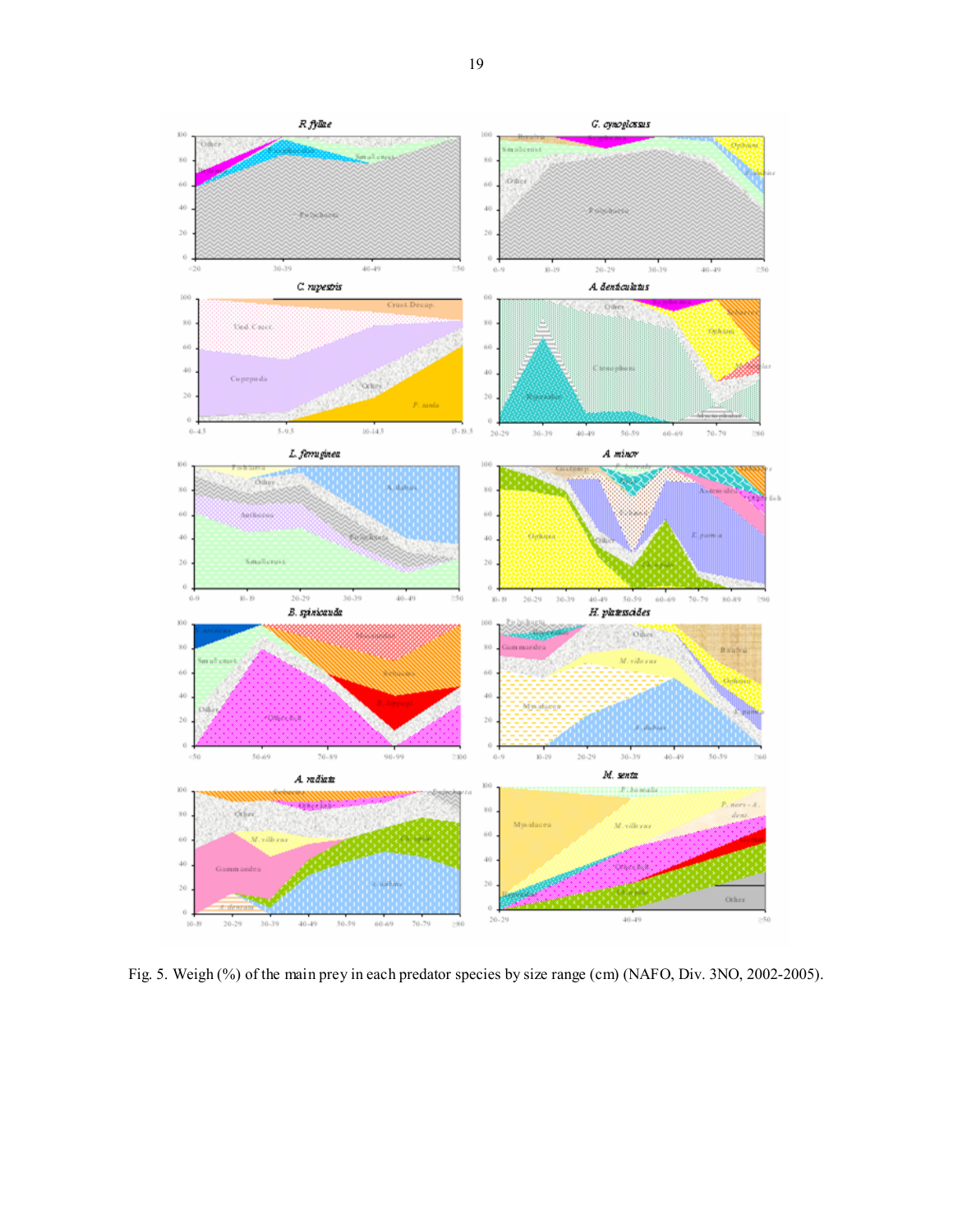

Fig. 5 (cont.). Weigh (%) of the main prey in each predator species by size range (cm) (NAFO, Div. 3NO, 2002-05).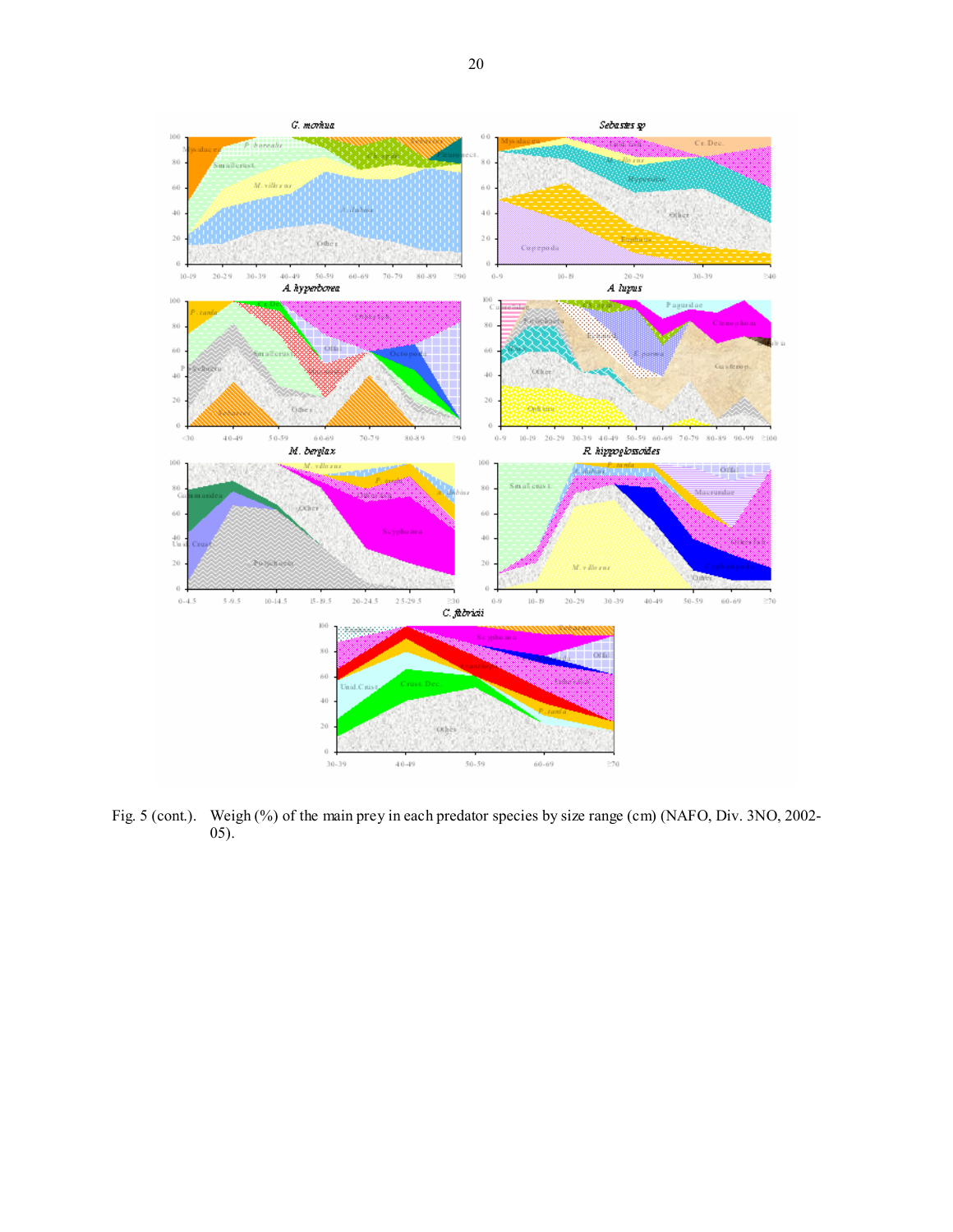

Fig. 6. Weight (%) of the group prey by size range (m) in all predator species combined (NAFO, Div. 3NO, 2002- 2005).